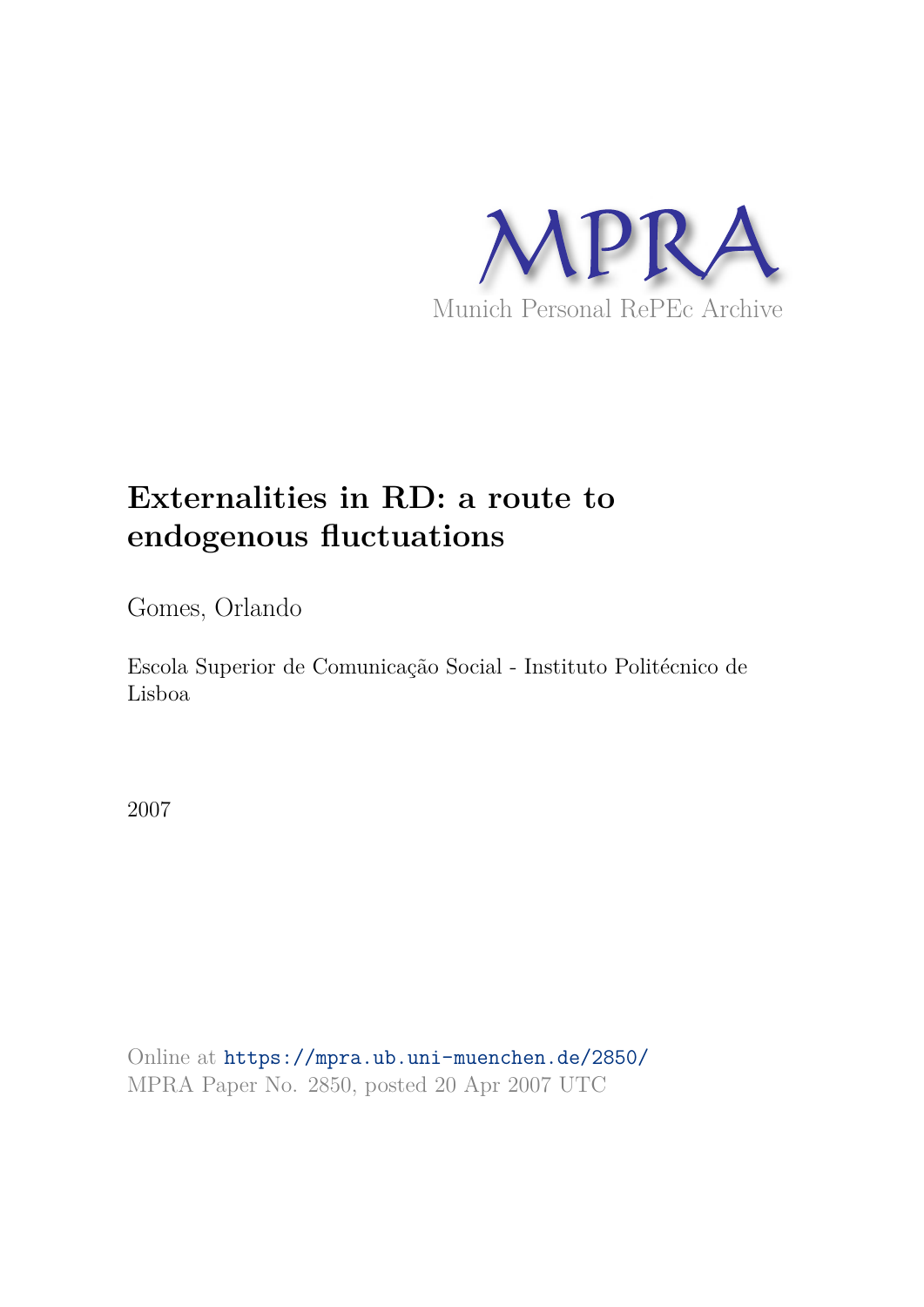# Externalities in R&D:

# a Route to Endogenous Fluctuations

Orlando Gomes<sup>\*</sup>

Escola Superior de Comunicação Social [Instituto Politécnico de Lisboa] and Unidade de Investigação em Desenvolvimento Empresarial [UNIDE/ISCTE].

#### **Abstract**

Technological progress produces both positive and negative economy wide externalities. Although positive spillovers seem to prevail most of the times, there is evidence and logical arguments revealing that investment in R&D can exceed the corresponding socially optimal level. Taking on board the assumption that the two kinds of externalities are possible and that, therefore, one is able to define the pace of technical progress required to maximize social welfare, we develop a standard two-sector optimal growth model with externalities in the production of technology. The added assumption allows for introducing endogenous business cycles in the Walrasian growth setup. The undertaken stability analysis discusses the local properties of a difference equation twodimensional system, identifying the occurrence of a flip bifurcation, and looks at global dynamics, through a numerical example, in order to better illustrate and describe the non linear nature of the system.

Keywords: Technology, Externalities, Endogenous business cycles, Two-sector growth models, Nonlinear dynamics and chaos.

JEL classification: C61, E32, O41

 $\overline{a}$ 

<sup>∗</sup> Orlando Gomes; address: Escola Superior de Comunicação Social, Campus de Benfica do IPL, 1549- 014 Lisbon, Portugal. Phone number: + 351 93 342 09 15; fax: + 351 217 162 540. E-mail: ogomes@escs.ipl.pt.

Acknowledgements: Financial support from the Fundação Ciência e Tecnologia, Lisbon, is grateful acknowledged, under the contract No POCTI/ECO/48628/2002, partially funded by the European Regional Development Fund (ERDF).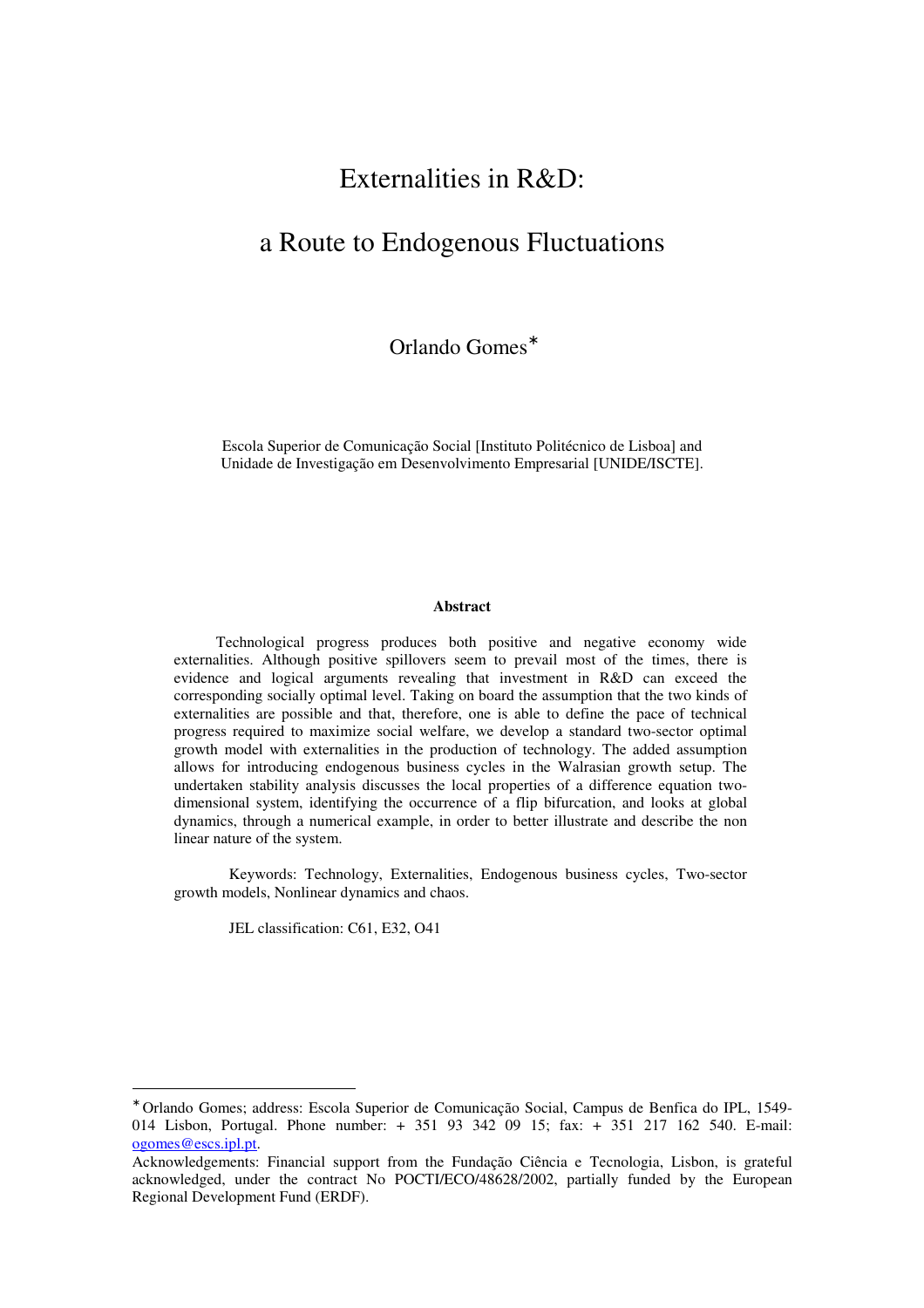### **1. Introduction**

Typically, the decentralized economy invests less than what is socially optimal in R&D activities. The properties of technology and knowledge as public goods lead us directly to the conclusion that innovators are unable to capture all the consumer surplus of their output, and therefore private investment tends to remain below the level needed to guarantee the maximum degree of economy wide welfare. Such an observation has implied, since the first analytical work on growth and learning, as in Solow (1956) and Arrow (1962), to the technology based endogenous growth framework of Romer (1986, 1990), Grossman and Helpman (1991), Aghion and Howitt (1992) and Jones (1995), that the social stimulus to invest in R&D will always exist, independently of the pace of technological progress and of the way the society is able to absorb such progress.

Jones and Williams (2000) share this reasonable point of view that the decentralized economy generally under-invests in innovation (that is, positive externalities of technological progress are strong and, hence, the private return to R&D is lower than its social return). Nevertheless, for these authors it is also reasonable to ask whether negative externalities that trigger private investment above optimal levels exist. Two arguments can be put forward at this respect: first, distortions arise in terms of patent races; second, the intertemporal rent transfer, provoked by the creative destruction process, tends to be relevant as well.

The patent race issue is related to a congestion negative externality, in the sense that parallel R&D programs will take place; in this way, the research effort towards a given result will be simultaneously undertaken by different researchers and accordingly the average productivity of the innovation investment is lowered. The appropriation of monopoly rents is also a potential form of producing an over-incentive to generate knowledge: for each innovation, there is a clear rent distribution from earlier innovators to newly arrived researchers, as the new research outcome turns the previous results obsolete; thus, the rent of the new innovator corresponds to his effort, but also to the effort of previous producers, given the cumulative nature of technology and knowledge.

Both, the congestion negative externalities and the creative destruction are arguments in favour of the idea that the decentralized economy can over-invest in R&D, as the private return becomes eventually higher than the social return (although, as stated, the opposite is empirically the most plausible and frequent result).

Under the previous arguments, if the economy was ruled by a social planner than it would be possible to define, in each moment of time, a finite optimal level of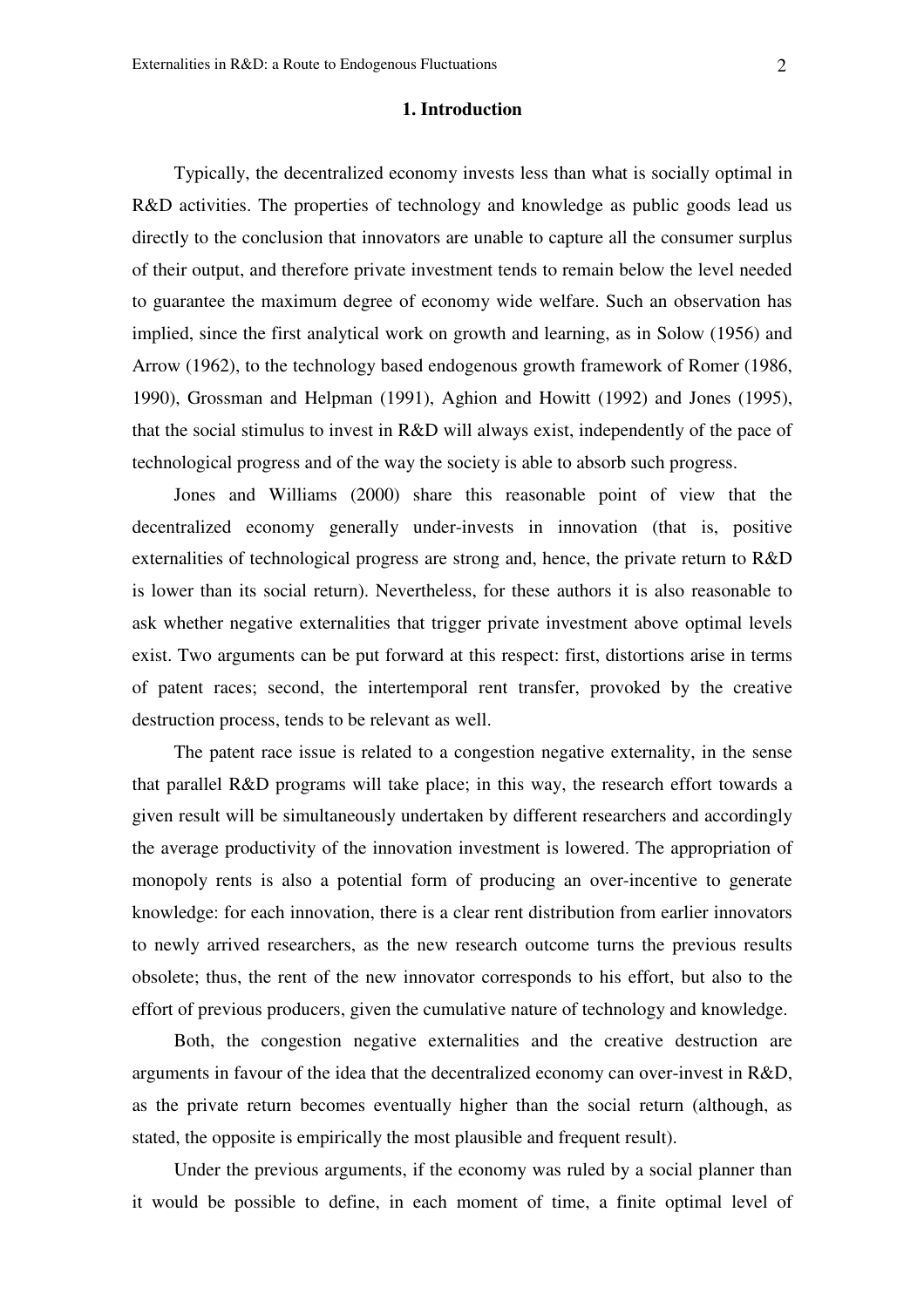technology in the economy. This level would correspond to the degree of knowledge for which positive spillovers and negative externalities would exactly offset each other. Below this level, the society is receptive to more investment in research and the various agents will stimulate such creation of technical knowledge: the government may attribute pecuniary rewards to innovators, consumers will reveal their preferences towards new goods and more technically sophisticated goods, and other firms with backward and forward linkages with the research sector will make this sector know how much it is relevant for the economic system as a whole. Above the socially optimal level, negative externalities introduce a penalty over technological progress: the government no longer contributes actively to technological progress, consumers will lose interest in new goods (since, e.g., they are yet getting acquainted with the previous waves of innovation), and related firms will also show less interest, since they cannot keep up with what the research sector is able to offer.

The previous reasoning constitutes the main idea in the way we introduce technology in a standard growth setup along the following sections. We assume that it is possible to define an optimal level of technology (and an optimal rate of technical progress). If the available level of technology is below this level, the research activity will be subject to a positive social stimulus that is derived from the positive external effect innovation has to offer. If the technology index reflects a relatively higher weight of the factors that induce investment in R&D above the social benchmark, a negative effect over the production of knowledge is introduced by the lack of social acceptance of a too high efficiency of the research sector, which is not accompanied either by other productive sectors or by consumer preferences.

Basically, the usual two-sector competitive growth model is developed, under the new imposed assumption (the sectors are the final goods production sector and a technology sector that incorporates the referred feature). As a result, nonlinear dynamics arise. The model will no longer be characterized by a saddle-path equilibrium that generally this framework precludes [see, for instance, the two-sector growth models in Barro and Sala-i-Martin (1995)], but periodic and a-periodic cycles can be observed for particular values of the parameters. In this way, we are able to put together an endogenous growth setup and an explanation for business cycles with endogenous foundations.

The proposed model contributes to the theory of endogenous business cycles (EBC), initially proposed by Medio (1979), Stutzer (1980), Benhabib and Day (1981), Day (1982) and Grandmont (1985), to cite some of the most relevant. The fundamental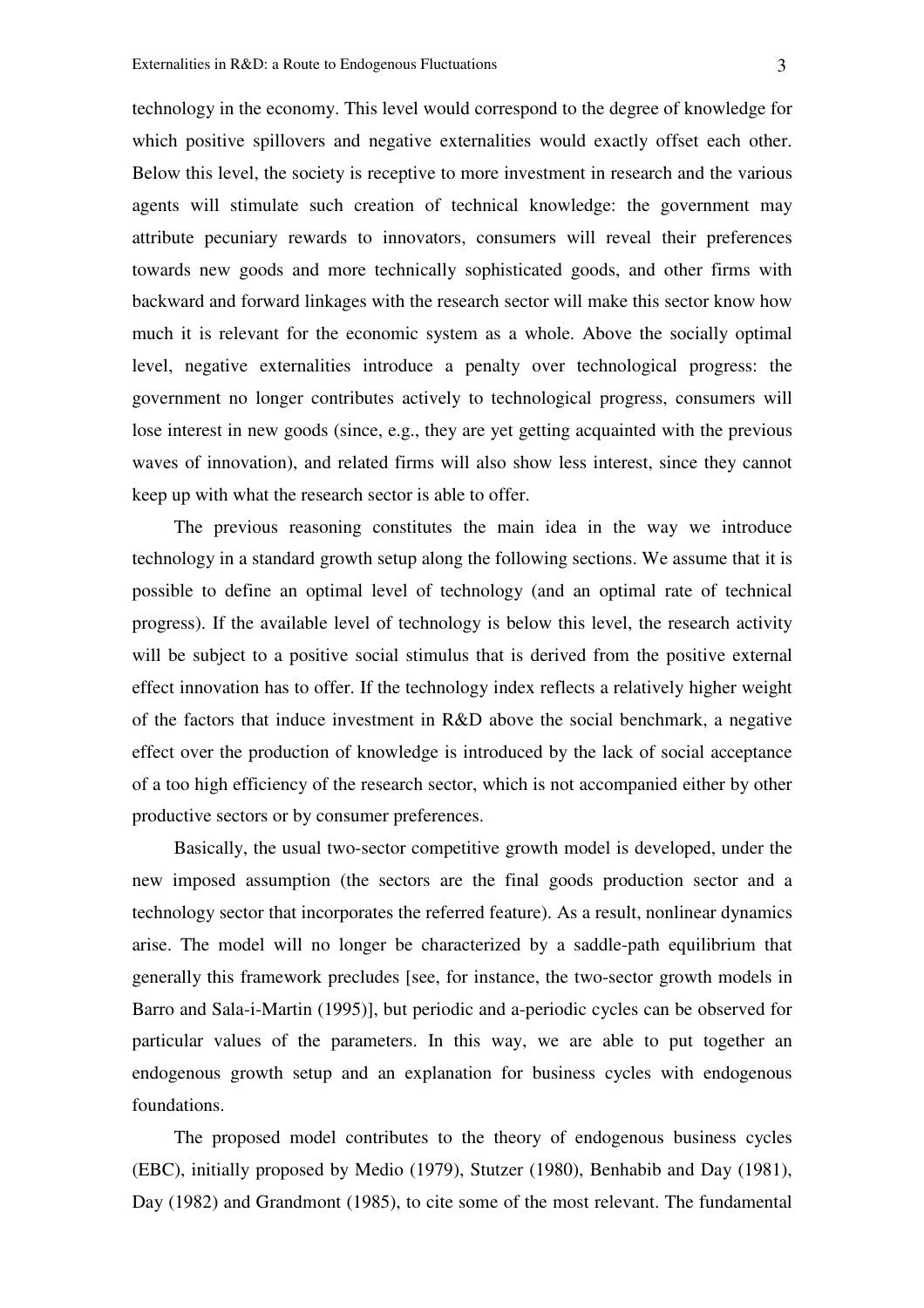concern in this literature relates to the idea that cycles should be explained through endogenous economic mechanisms that can be expressed under nonlinear dynamic relations between variables, rather than being the result of some external event. Thus, one can think of EBC as an alternative interpretation of economic fluctuations, relatively to the popular and meaningful explanation provided by the Real Business Cycles theory (RBC) of Kydland and Prescott (1982), Long and Plosser (1983) and Christiano and Eichenbaum (1992). In RBC models growth and cycles are combined, under the usual utility maximization intertemporal framework, through external technology shocks or government expenditures disturbances. These shocks and disturbances have a direct impact over the labour market, generating a decision process relating the labour-leisure trade-off which leads to non constant labour participation through time, and therefore to a non linear evolution of per capita income.

The EBC theory has is revival with the work of Christiano and Harrison (1999), who have found that once we introduce externalities in the production of physical goods into a deterministic RBC model (that is, an intertemporal framework with labour-leisure decisions but without external disturbances), this is able to generate endogenous cycles. Strong increasing returns to scale provide the possibility of achieving a system of nonlinear difference equations where routes to nonlinear dynamics or chaos are evidenced – a series of flip bifurcations or a Neimark-Sacker bifurcation allow, for some parameter values, to transform fixed point results in cycles of various orders (frequently through a period-doubling process), including the possibility of finding completely irregular time series, with no identifiable order.

The result of Christiano and Harrison (1999) can be subject to criticism. In Coury and Wen (2005), it is argued that the level of externalities, and therefore the level of increasing returns to scale, needed to generate long run cycles is unrealistically high, and therefore although analytically appealing, the model will hardly be adequate to explain real phenomena. In this respect, EBC loses clearly to RBC. On the other hand, EBC gains in terms of encountering inside the economic system the roots of nonlinear behaviour; no external source triggers the cycles.

Other work concerning EBC and increasing returns includes Schmitt-Grohé (2000), Guo and Lansing (2002), Goenka and Poulsen (2004) and Weder (2004). An interesting new approach as been proposed by Cellarier (2006), who also searches for endogenous business cycles in the standard competitive growth setup, but focusing on expectations and learning. Agents are rational but they do not have the ability to make all lifetime decisions in a given initial moment. They will make decisions as time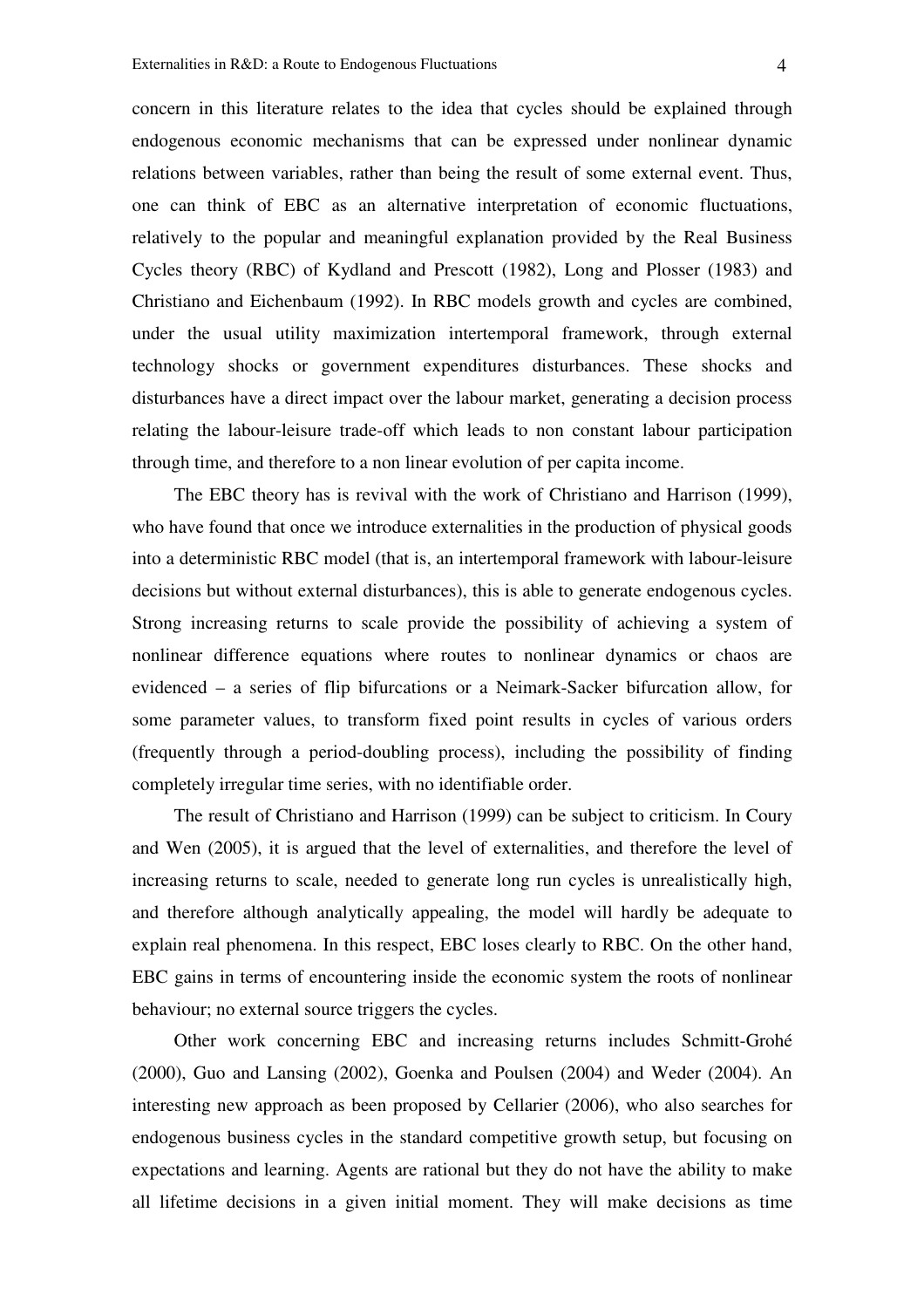unfolds and, thus, perfect foresight gives place to a mechanism of adaptation and learning, that allow us to understand the behaviour of the agents as a boundedly rational behaviour. The constant gain learning framework of Cellarier (2006) brings to the EBC literature the important work on expectations in macroeconomics that has been developed in the previous years [see, e.g., Evans and Honkapohja (2001), Kurz (1994, 1997), Kurz, Jin and Motolese (2003), Brock and Hommes (1997, 1998), Hommes (2005*a*, 2005*b*)].

Other approach is followed by Gomes (2006), who considers that firms do not predict optimally future demand. As a result, their investment decisions will be biased. The difference between optimal investment decisions (the ones underlying the benchmark growth model) and the effectively undertaken ones, gives rise to a distortion in the capital accumulation process that leads to endogenous cycles (analytically, a logistic equation regarding demand expectations is added to the conventional Solow capital accumulation constraint).

The debate between EBC and RBC can be synthesized in the words of Diebolt (2006), who states that "*There are two contrasting viewpoints concerning the explanation of observed fluctuations in economics. According to the first view the main source of fluctuations is to be found in exogenous, random shocks to fundamentals. According to the second view a significant part of observed fluctuations is caused by non-linear economic laws. Even in the absence of any external shocks, non-linear market laws can generate endogenous business fluctuations*. *(…) By the late 1970s and early 1980s, the debate concerning the main source of business cycle fluctuations seemed to have been settled in favour of the exogenous shock hypothesis. An important critique on this hypothesis has been that it does not provide an economic explanation of observed fluctuations, but rather attributes these fluctuations to external, non-economic forces. Due to the discovery of deterministic chaos however, a renewed interest in endogenous economic dynamics emerged*." (pages 86 and 87).

The model to develop in the following sections is strongly motivated by the idea that cycles can be explained in the basis of 'nonlinear economic market laws'. It furnishes a new candidate source of fluctuations: the co-existence of positive and negative externalities affecting the production of technology. The intuition behind the proposed mechanism is as follows: if the generation of knowledge is below the social optimal level there is a force that pushes technology indexes upward; if negative externalities dominate, the production of technology is forced to slowdown. These two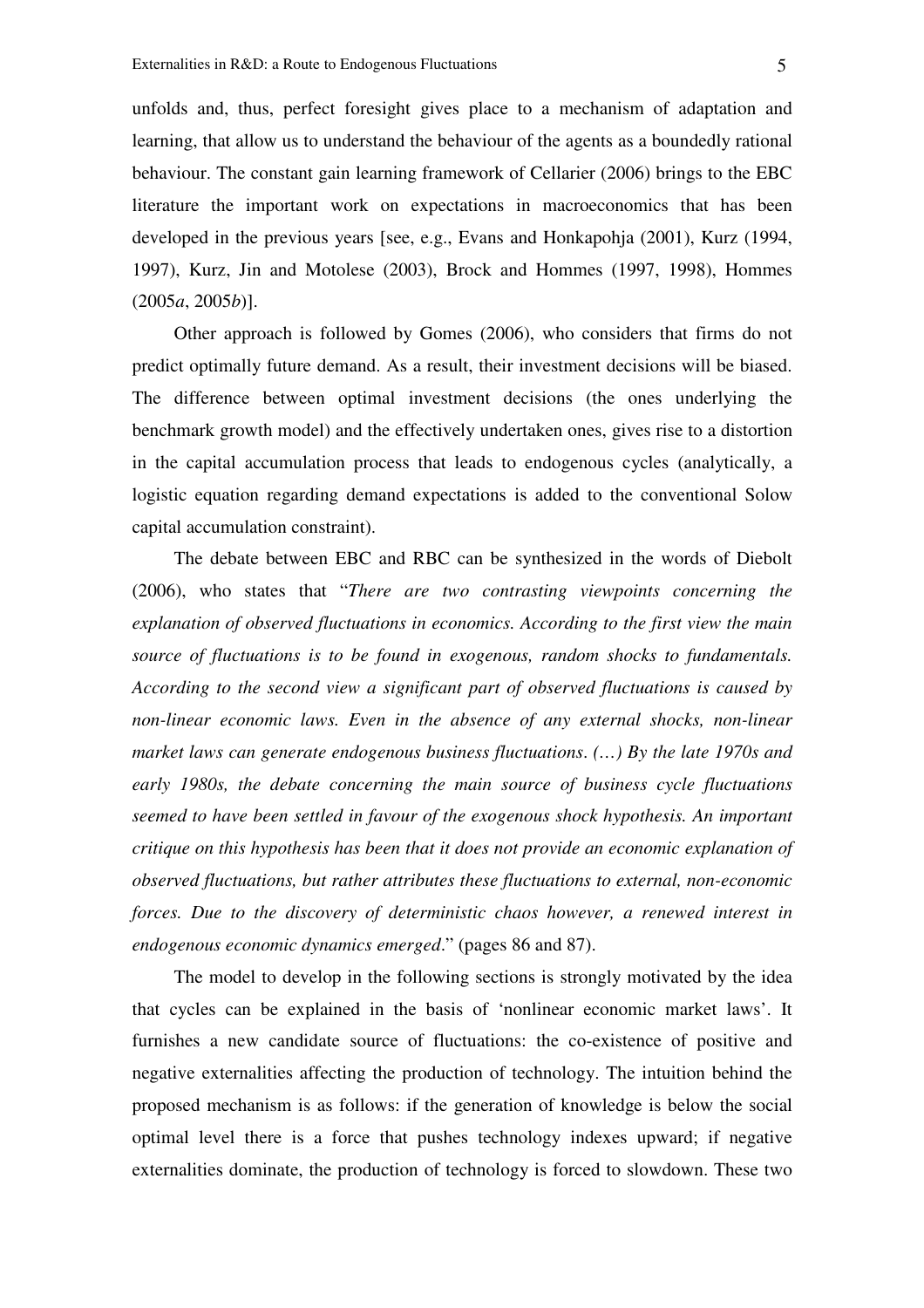contradicting effects push and pull in different directions generating the endogenous cycles.

The remainder of the paper is organized as follows. Section 2 formalizes the analytical structure under evaluation, giving special attention to the novel features of the technology sector. Sections 3 and 4 study the stability properties of the model, both locally and globally. Section 5 presents some final remarks.

# **2. The Growth Setup and Technology Dynamics**

Consider a two-sector economy. The first sector produces final goods, while the second translates the way in which R&D activities are developed. Relatively to the final goods sector, we assume that aggregate output is generated through a production function with labour augmenting technological progress,  $Y_t = F(uK_t, vL_tA_t)$ , where  $Y_t$ respects to aggregate output, and the inputs  $K_t$ ,  $L_t$  and  $A_t$  are, respectively, the amount of physical capital, the aggregate labour input and the technology level. Labour is considered to evolve at a constant non negative rate *n*≥0, over time. Variables *u<*1 and  $v \leq 1$  are positive shares of capital and labour, respectively, used in the final goods production process (and, therefore, 1-*u* and 1-*v* are the shares of capital and labour in the R&D sector). Technology is non rival and, thus, the available level of this input can be integrally used in both activity sectors.

Production function *F* has standard neoclassical features, as described in assumption 1.

**Assumption 1.** Production function  $F: \mathbb{R}^2_+ \to \mathbb{R}_+$  is twice continuously differentiable and exhibits positive and diminishing marginal returns with respect to each input. Furthermore, it yields constant returns to scale (it is homogeneous of degree 1) and the following conditions (Inada conditions) are satisfied:  $\lim_{K \to 0} F_K = \lim_{L \to 0} F_L = \lim_{A \to 0} F_A = \infty$  and  $\lim_{K \to \infty} F_K = \lim_{L \to \infty} F_L = \lim_{A \to \infty} F_A = 0$ .

According to the aggregate production function properties in assumption 1, one may write the production function in intensive form, i.e.,  $y_t = f(uk_t, vA_t)$ , with  $y_t = Y_t/L_t$  and *k*<sup>*t*</sup>≡*K*<sup>*/L*</sup><sup>*t*</sup>. The dynamics of the final goods sector are given by the conventional definition of capital accumulation, that is,  $K_{t+1}$ - $K_t$ = $I_t$ - $\delta K_t$ , with  $I_t$  aggregate investment and  $\delta > 0$  the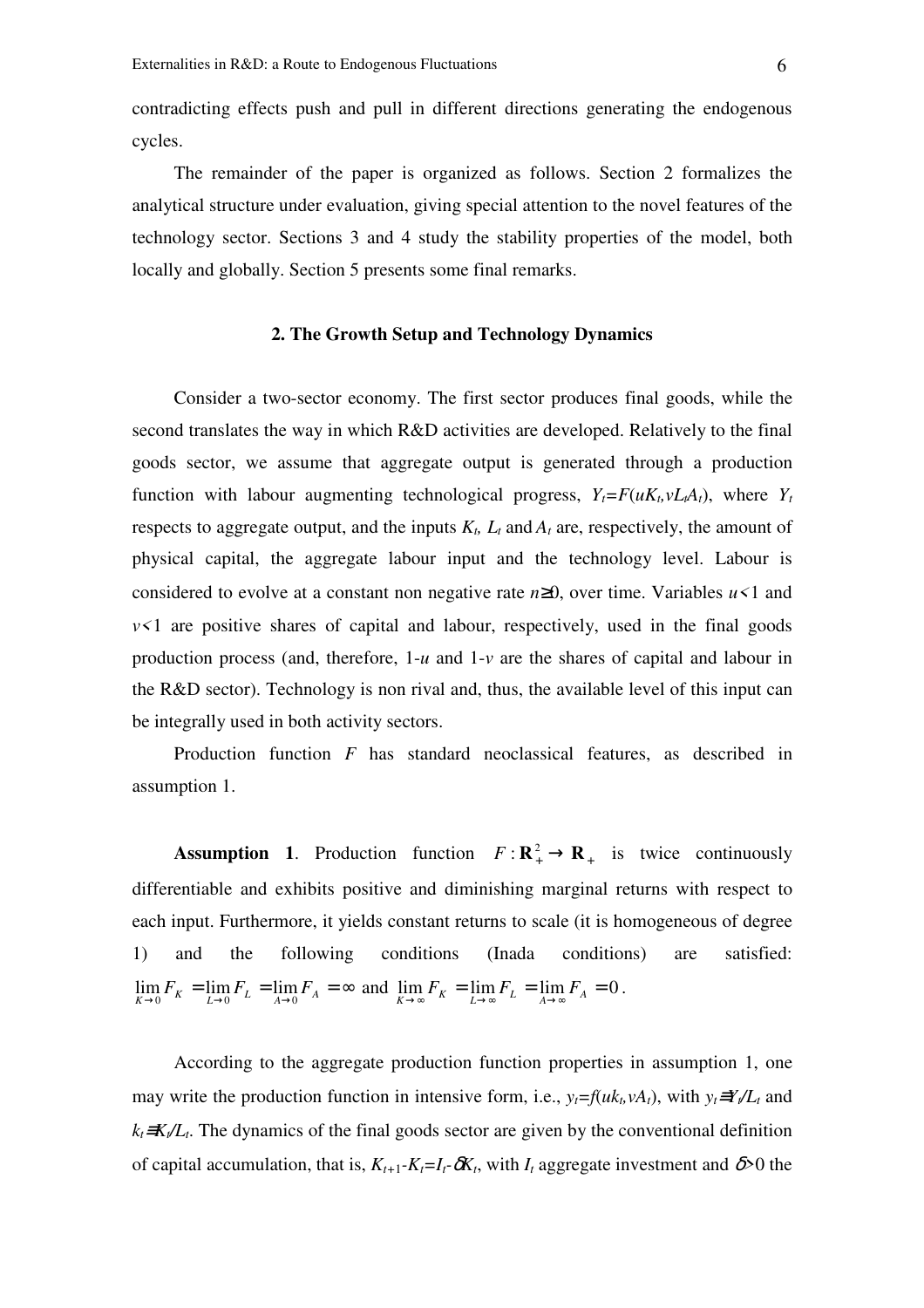depreciation rate of physical capital. Investment is defined as the difference between aggregate income and aggregate consumption, which we present as *C<sup>t</sup>* .

In intensive form, the capital accumulation constraint comes

$$
k_{t+1} = \frac{1}{1+n} \cdot [f(uk_t, vA_t) - c_t + (1-\delta) \cdot k_t], k_0 \text{ given.}
$$
 (1)

with  $c_t \equiv C_t/L_t$ . Equation (1) is the usual constraint of the representative household intertemporal problem (the Ramsey problem), relatively to which it is well known that a saddle-path equilibrium is obtainable [see Barro and Sala-i-Martin (1995), Romer (2001) or Heer and Maussner (2005)]. Saddle-path stability means that a onedimensional stable trajectory exists in a two-dimensional space, and therefore to guarantee stability one has to consider that the level of consumption is chosen in an initial moment in order to locate exactly over the stable trajectory, otherwise the system will be unstable and the convergence process towards the unique steady state point will not hold. Since we are interested in studying the dynamics and the stability properties of the pair technology – capital stock, it is fruitful to assume from the beginning that most likely the convergence process will take place. Hence, assumption 2 is taken.

**Assumption 2**. Consumption grows in time at exactly the same rate as the stock of capital; a constant value  $\psi = c/k_t$  is considered. This assumption is equivalent to say that a constant marginal propensity to consume holds, and thus we analyze a Solow (1956) – type growth model rather than the Ramsey (1928) – Cass (1965) – Koopmans (1965) intertemporal optimization framework.

We now define the dynamics of the R&D sector. An accumulation process similar to the one characterized for physical capital can be established. First assume a production function for technology,  $Z_t = H[(1 - u) \cdot K_t, (1 - v) \cdot L_t A_t]$ . Function *H* has the same inputs as *F*, and their properties are also identical, as stated in assumption 3.

**Assumption 3**. The production function for technological goods,  $H: \mathbb{R}^2_+ \to \mathbb{R}_+$ , is twice continuously differentiable and exhibits positive and diminishing returns with respect to each input. The Inada conditions must be satisfied and constant returns to scale hold.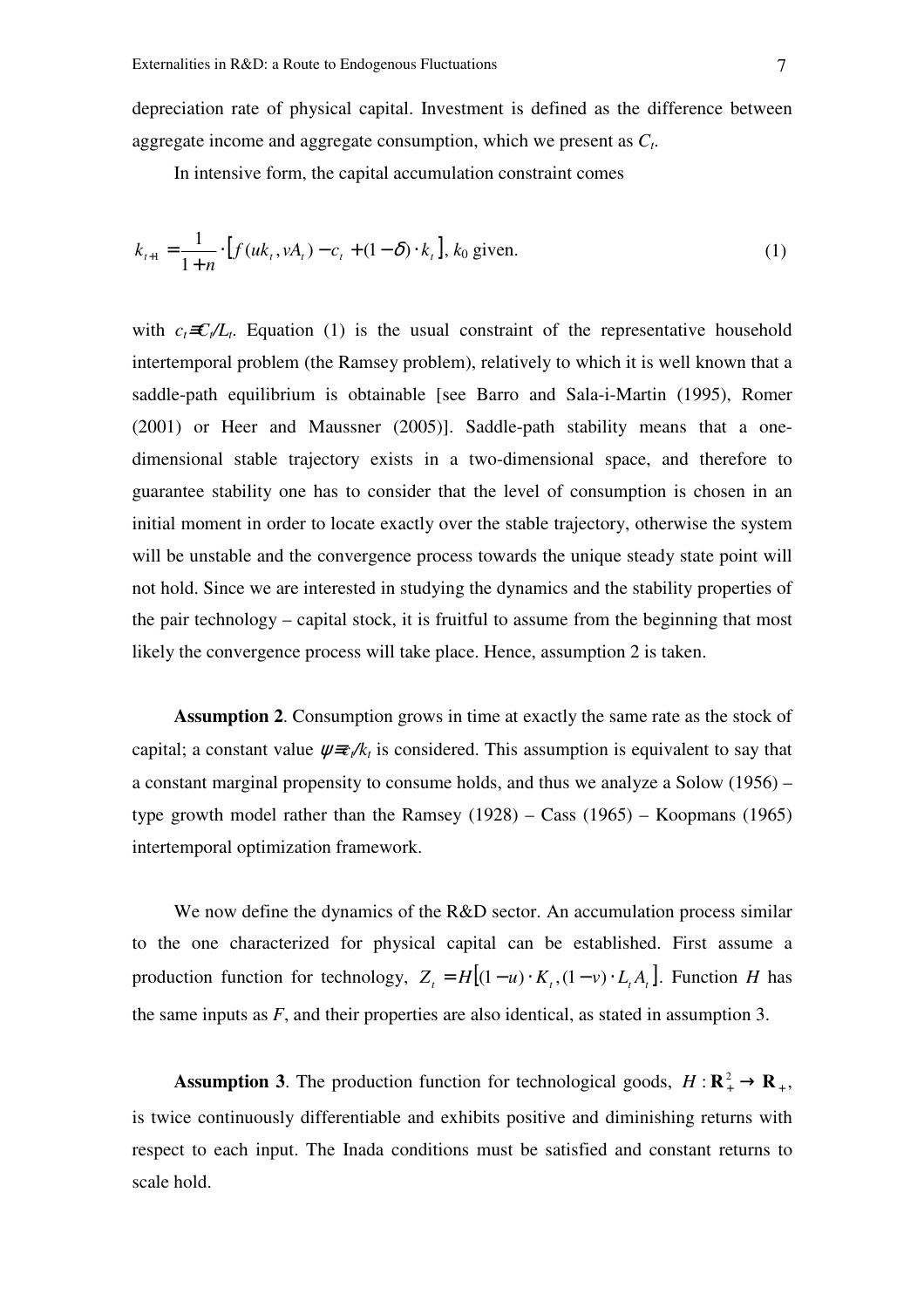In intensive form,  $z_t = h[(1 - u) \cdot k_t, (1 - v) \cdot A_t]$ , with  $z_t = Z_t / L_t$ .

The process of technology accumulation is given by  $L_{t+1}A_{t+1} - L_tA_t = Z_t - \rho L_tA_t$ , with  $\rho > 0$  a depreciation / obsolescence rate of technical resources. Note that the difference equation concerning technological progress can also be presented in intensive

form: 
$$
A_{t+1} = \frac{1}{1+n} \cdot [h((1-u)\cdot k_t, (1-v)\cdot A_t) + (1-\rho)\cdot A_t], A_0
$$
 given.

In the presented formulation, the R&D sector is in fact a sector of human capital accumulation, where it is easy to separate the labour force component (that we assumed as growing exogenously) and the technological component (that we intend to study with the considered dynamic rule).

So far, the displayed model is a simple two-sector growth model similar to the ones proposed by Lucas (1988), Romer (1990) or Jones (1995). The new feature arises with assumption 4.

**Assumption 4**. The production of technology is subject to externalities. Given a benchmark socially optimal level of technology, *B<sup>t</sup>* , positive externalities over the production of knowledge arise for  $A_t$ <sup> $\lt B_t$ </sup>, while negative external effects will prevail if  $A_t$ *>B*<sub>t</sub>.

To model the previous assumption, one considers that  $B_t$  grows at a constant positive rate  $\gamma$ .  $B_{t+1} = (1+\gamma) \cdot B_t$ . The externality will be associated to function  $H(\cdot)$  and translated in function  $\zeta(A_t, B_t)$ , in such a way that we replace, in the accumulation of technology, function  $H(\cdot)$  by  $\widetilde{H}(\cdot) = H(\cdot) \cdot \xi(A_t, B_t)$ . When  $A_t = B_t$ , the externality function should yield a value equal to 1, so that  $\widetilde{H}(\cdot) = H(\cdot)$ ; for  $A_t < B_t$  we should expect  $\zeta(\cdot) > 1$  and for  $A_t > B_t$ ,  $\zeta(\cdot) < 1$ . The functional form  $\zeta(A_t, B_t) = e^{\theta \cdot [B_t - A_t / B_t]}$ ,  $\theta > 0$ , serves the required purposes.

Figure 1 draws the relation between the technology level and the externality component for γ*=*0.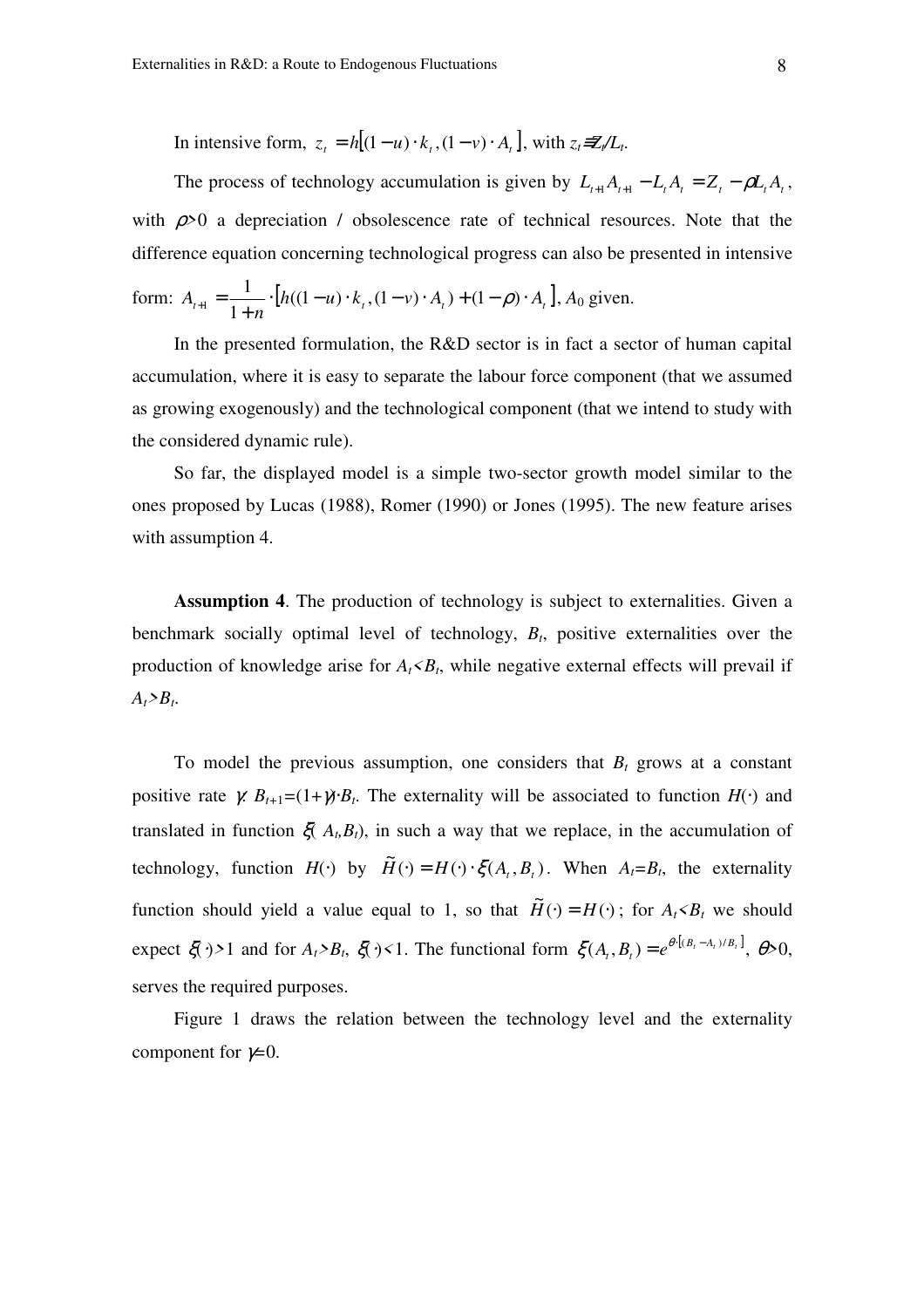

**Figure 1 – Technology externalities function.** 

Assumption 4 and figure 1 translate the concerns referred in the introduction. There is an optimal level of technology, *B*. If the observable level of technology is below the socially optimal benchmark, positive external effects prevail; if the technology level is above *B*, then the economy will show that it is not prepared for such a high level of R&D, and negative external effects will rule.

Adding the external effect to the technology dynamic equation, one gets

$$
A_{t+1} = \frac{1}{1+n} \cdot \left[ h((1-u) \cdot k_t, (1-v) \cdot A_t) \cdot e^{\theta \cdot [(B_t - A_t)/B_t]} + (1-\rho) \cdot A_t \right], A_0, B_0 \text{ given.}
$$
 (2)

## **3. Steady State and Local Analysis**

The system we are interested in studying is  $(1)-(2)$ . The first result concerning this system is presented in proposition 1.

**Proposition 1**. Variables  $k_t$  and  $A_t$  grow in the steady state at rate  $\gamma$ .

Proof: The steady state is defined as the point in which variables  $k_t$ ,  $A_t$  and  $B_t$  grow at constant rates (null or positive). From equation (1), given the constant returns to scale

property, we find that 
$$
f\left(u, v \cdot \frac{\overline{A}}{\overline{k}}\right) = (1+n) \cdot \left(\frac{\overline{k_{i+1}}}{k_i}\right) + \psi - 1 + \delta
$$
. Accordingly, we

guarantee a constant long run growth rate for per capita capital if and only if  $\overline{A}/\overline{k}$  is a constant value. Likewise, for equation (2),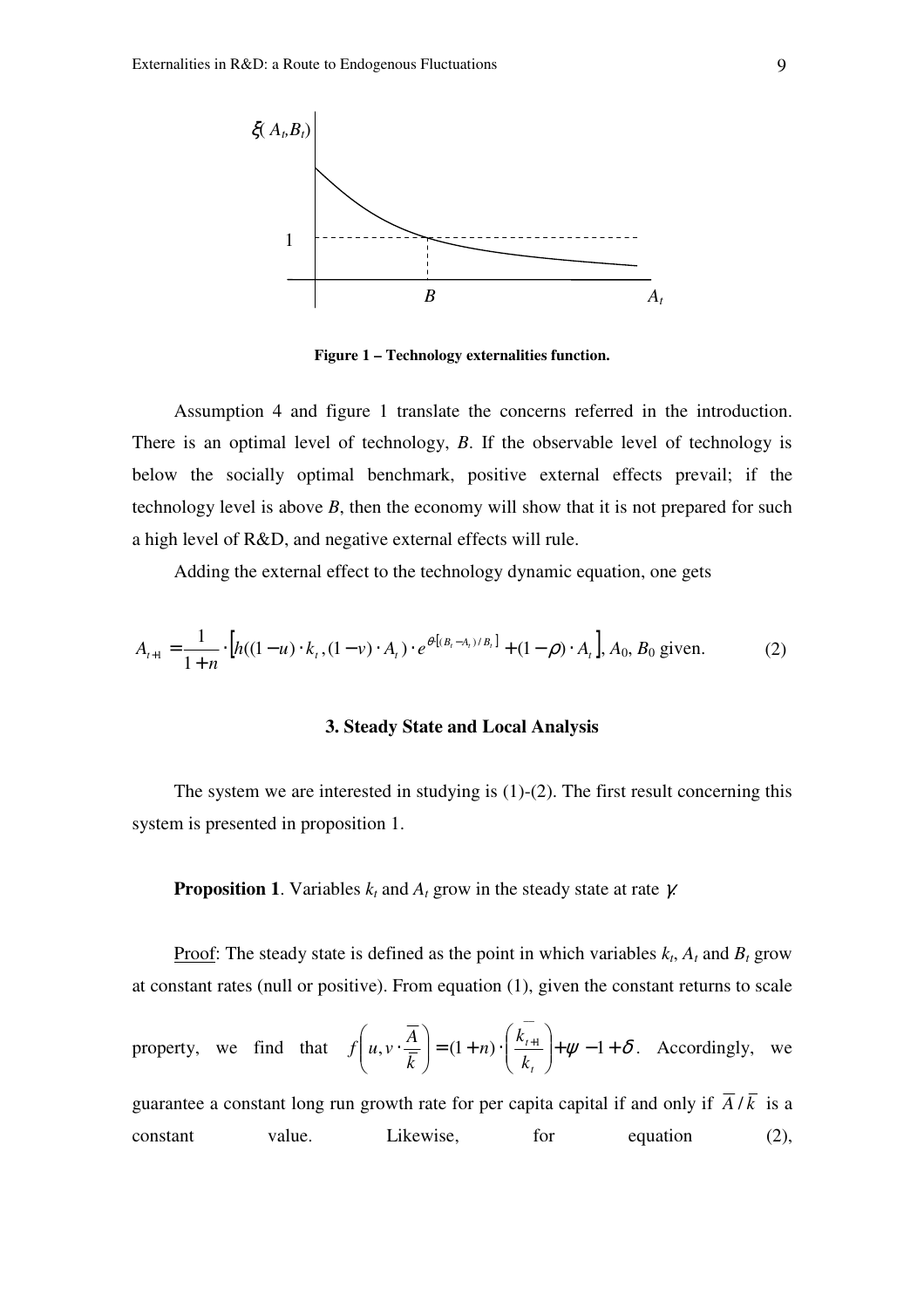$$
h\left((1-u)\cdot\frac{\overline{k}}{\overline{A}},1-v\right)\cdot e^{\theta\cdot(1-\overline{A}/\overline{B})} = (1+n)\cdot\left(\frac{\overline{A_{i+1}}}{A_i}\right) - 1 + \rho
$$
, and therefore the ratio  $\overline{A}/\overline{B}$  must

assume a constant value as well. Variable  $B_t$  evolves at a constant rate for all periods of time, including the steady state, and hence  $\overline{A}$  should grow too at rate  $\gamma$ . The constancy of the technology – capital ratio in the steady state implies that also the per capita stock of capital grows at rate  $\gamma$  in the long run

The dynamic analysis of the problem requires defining variables that do not grow in the steady state. Two ratios are defined: the ratio between the level of technology generated by the decentralized economy and the optimal social level of accumulated techniques,  $G_t \equiv A_t / B_t$ ; for the case of absence of external effects,  $G_t = 1$ . And the capital stock by unit of accumulated skills,  $ω_{}$ ≡*k*<sub>*t*</sub>/*A*<sub>*t*</sub>.

To transform system (1)-(2) in a system of endogenous variables  $G_t$  and  $\omega_t$  we regard that 1  $1 - f_{t+1}$ +  $\frac{+1}{\cdot} = \frac{1}{\cdot} \frac{1}{\cdot}$   $\times$ *t t t t t t B B A A G G* and 1  $1 - \mu_{t+1}$ +  $\frac{+1}{-} = \frac{K_{t+1}}{+} \times$ *t t t t t t A A k k* ω  $\frac{\omega_{t+1}}{\omega_{t+1}} = \frac{k_{t+1}}{k} \times \frac{A_t}{k}$ . The following stystem is accomplished,

$$
\begin{cases}\nG_{t+1} = \frac{1}{(1+n) \cdot (1+\gamma)} \cdot \left[ h((1-u) \cdot \omega_t, 1-v) \cdot e^{\theta \cdot (1-G_t)} + 1 - \rho \right] \cdot G_t \\
\omega_{t+1} = \left[ \frac{f(u, v/\omega_t) - \psi + 1 - \delta}{h((1-u) \cdot \omega_t, 1-v) \cdot e^{\theta \cdot (1-G_t)} + 1 - \rho} \right] \cdot \omega_t\n\end{cases}
$$
\n(3)

The study of the dynamics of system (3) should be made in three phases: (i) Analyze steady state properties; (ii) Study the dynamics in the vicinity of the steady state; (iii) Through numerical simulation, investigate global dynamic properties. The first two points are the concern of the remainder of this section. Global dynamics are addressed in section 4.

**Proposition 2.** The steady state of system (3) exists and it is unique.

Proof: Taking conditions 
$$
G_{t+1} = G_t
$$
 and  $\omega_{t+1} = \omega_t$  over (3), we get  
\n
$$
f(u, v/\overline{\omega}) = (1+n) \cdot (1+\gamma) + \psi - 1 + \delta \text{ and } \overline{G} = 1 + \frac{1}{\theta} \cdot \ln \left[ \frac{h((1-u)\cdot \overline{\omega}, 1-v)}{(1+n)\cdot(1+\gamma)-1+\rho} \right].
$$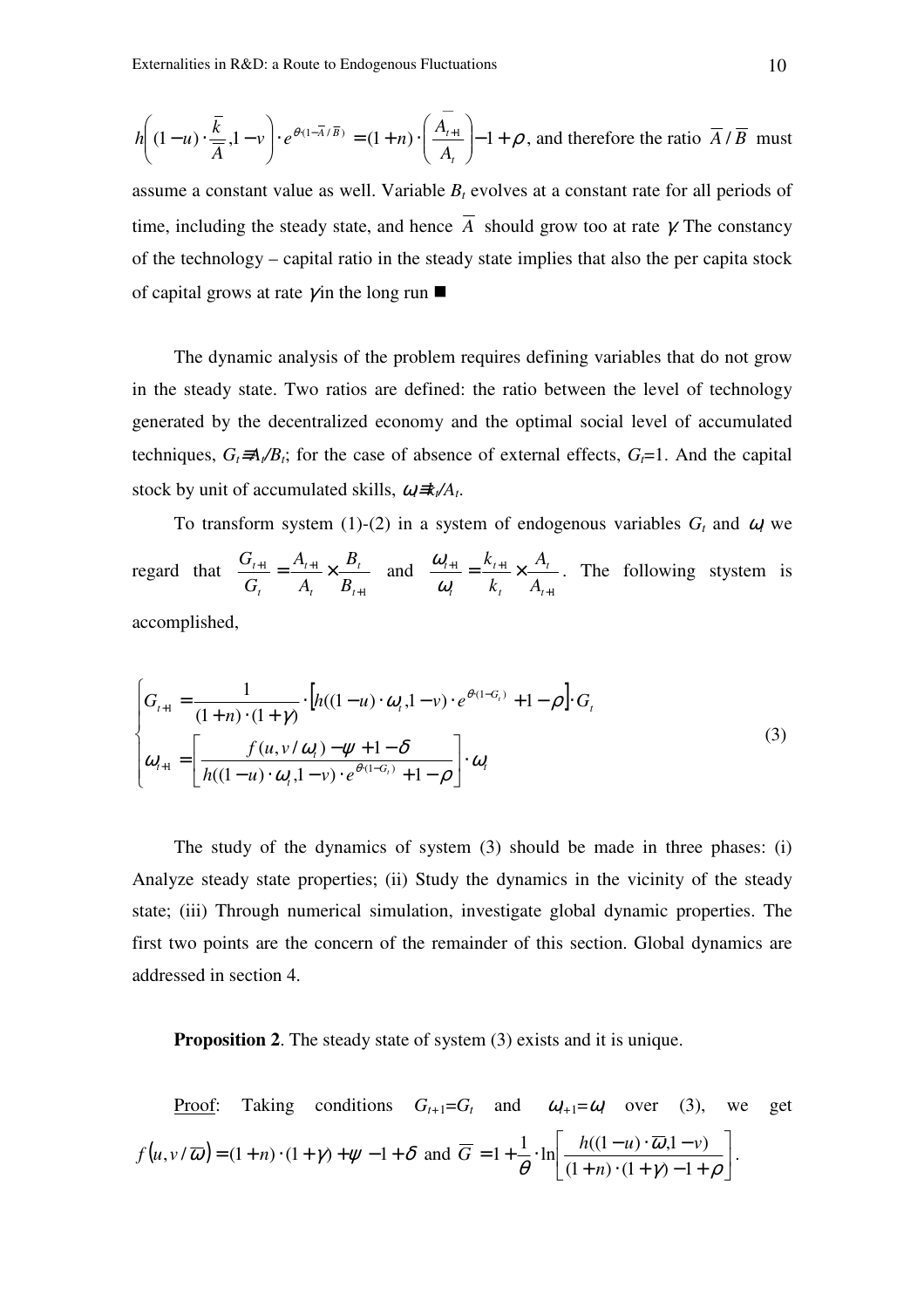Since  $f$  is continuous, positive and concave in  $\mathbf{R}_{+}$ , there is one and only one value  $\overline{\omega}$  that satisfies the first condition. For a unique  $\overline{\omega}$ , the second condition clearly states that a unique  $\overline{G}$  exists, because *h* is also a continuous, positive and concave function in **R**<sub>+</sub>. The values that parameters may possess are such that positive  $\overline{\omega}$  and  $\overline{G}$  values are always guaranteed

The steady state properties become clearer under specific functional forms for *f* and *h*. The most common functions that obey to neoclassical properties are Cobb-Douglas production functions. Take parameters  $\mu$ ,  $\alpha \in (0,1)$ , such that

$$
f(uk_t, vA_t) = a \cdot (uk_t)^{\alpha} \cdot (vA_t)^{1-\alpha}, \ \ a > 0.
$$
 (4)

$$
h[(1-u)\cdot k_t, (1-v)\cdot A_t] = g \cdot [(1-u)\cdot k_t]^{1-\mu} \cdot [(1-v)\cdot A_t]^{\mu}, \quad g > 0.
$$
 (5)

For these specific production functions, it is straightforward to find equilibrium values:

$$
\overline{\omega} = v \cdot \left[ \frac{au^{\alpha}}{(1+n) \cdot (1+\gamma) + \psi - 1 + \delta} \right]^{1/(1-\alpha)}
$$

and

$$
\overline{G} = 1 + \frac{1}{\theta} \cdot \ln \left[ \frac{g \cdot ((1 - u) \cdot \overline{\omega})^{1 - \mu} \cdot (1 - v)^{\mu}}{(1 + n) \cdot (1 + \gamma) - 1 + \rho} \right].
$$

From the steady state results, it is possible to highlight in a straightforward way that the higher are the values of  $v$ ,  $a$  and  $u$ , then the larger is the amount of accumulated capital in the steady state per unit of technology; the opposite occurs for *n*,  $\gamma$ ,  $\psi$  and  $\delta$ . Relatively to the technology ratio, we should stress that the higher is the value of parameter  $\theta$ , the lower is the relative value of  $\overline{A}$  in terms of  $\overline{B}$ . Other parameters have also unambiguous effects over  $\overline{G}$ : positive changes in *g*, *u* and *v* contribute to a higher *G*, and higher *n*,  $\gamma$ ,  $\psi$ ,  $\delta$  and  $\rho$  lead to a lower *G*. This implies that a high level of  $A_t$  is attainable in the long run before negative externalities set in if the rates of growth of population, growth of the technological frontier, depreciation and obsolescence are low. The same is true for a low consumption – capital ratio and a low participation of rival inputs in the production of technology.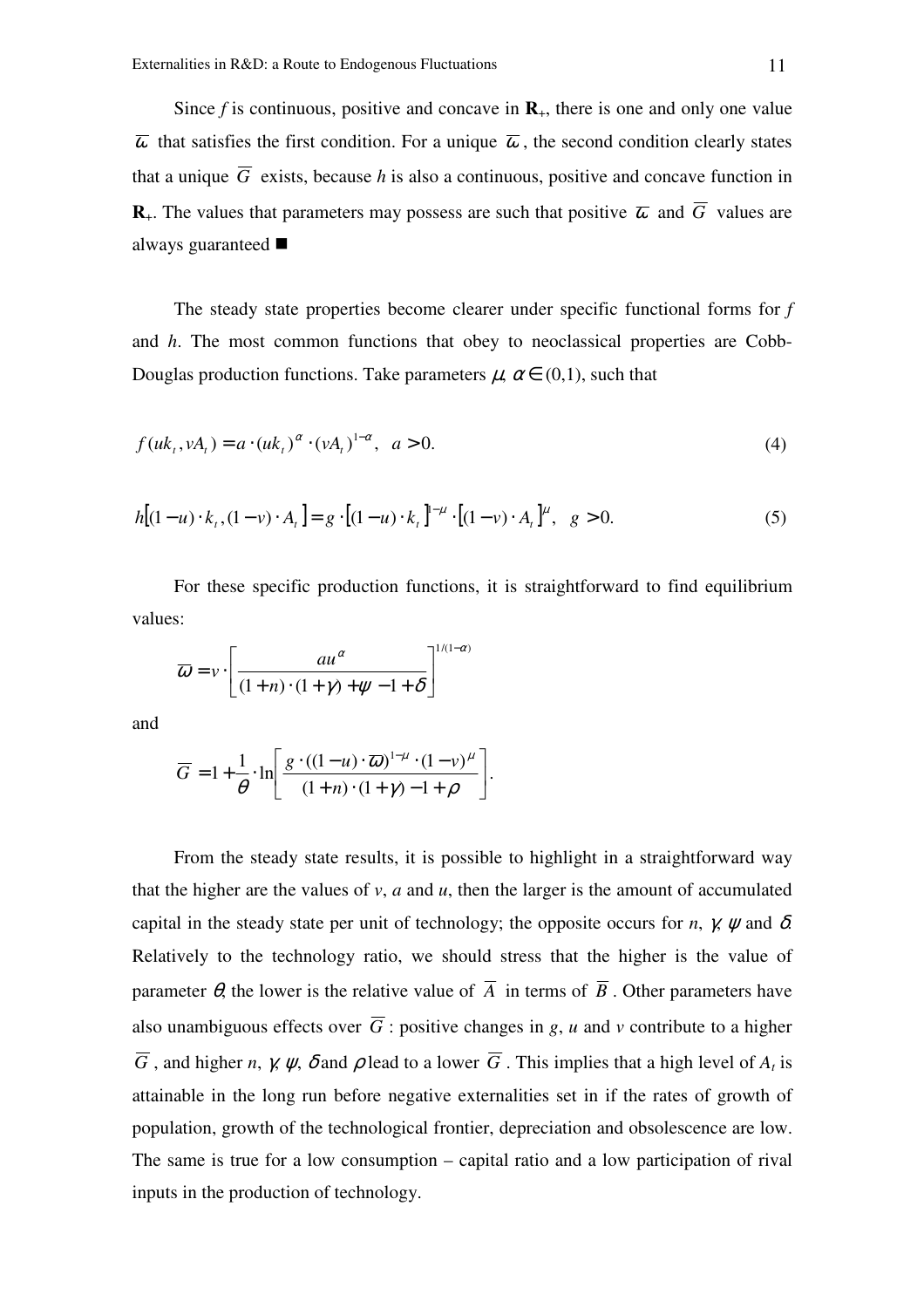Let us look now to the dynamics in the steady state vicinity.

**Proposition 3.** On a general evaluation of stability, one concludes that fold, transcritical or pitchfork bifurcations cannot occur, while flip and Neimark-Sacker bifurcations are possible. Furthermore, given that condition 1-*Tr*(*J*)+*Det*(*J*)*>*0 always holds [with *J* the Jacobian matrix of system (3)], one verifies that the eigenvalues of the Jacobian matrix are both higher than 1 or, alternatively, they are both lower than one.

Proof: In the steady state vicinity, the linearization of (3) allows for displaying the system in the following matrix form,

$$
\begin{bmatrix} G_{t+1} - \overline{G} \\ \omega_{t+1} - \overline{\omega} \end{bmatrix} = \begin{bmatrix} 1 - \theta \cdot \frac{(1+n) \cdot (1+\gamma) - 1 + \rho}{(1+n) \cdot (1+\gamma)} \cdot \overline{G} & \frac{h_{\omega} \cdot e^{\theta (1-\overline{G})}}{(1+n) \cdot (1+\gamma)} \cdot \overline{G} \\ \theta \cdot \frac{(1+n) \cdot (1+\gamma) - 1 + \rho}{(1+n) \cdot (1+\gamma)} \cdot \overline{\omega} & 1 + \frac{f_{\omega} - h_{\omega} \cdot e^{\theta (1-\overline{G})}}{(1+n) \cdot (1+\gamma)} \cdot \overline{\omega} \end{bmatrix} \cdot \begin{bmatrix} G_{t} - \overline{G} \\ \omega_{t} - \overline{\omega} \end{bmatrix}
$$

with  $f_{\omega} < 0$  and  $h_{\omega} > 0$ .

The trace and determinant of the Jacobian matrix, *J*, are respectively,

$$
Tr(J) = 2 - \theta \cdot \frac{(1+n) \cdot (1+\gamma) - 1 + \rho}{(1+n) \cdot (1+\gamma)} \cdot \overline{G} + \frac{f_{\omega} - h_{\omega} \cdot e^{\theta \cdot (1-\overline{G})}}{(1+n) \cdot (1+\gamma)} \cdot \overline{\omega}
$$
  
Det(J) = Tr(J) - 1 - \chi(J), with  $\chi(J) = \theta \cdot \frac{(1+n) \cdot (1+\gamma) - 1 + \rho}{[(1+n) \cdot (1+\gamma)]^2} \cdot f_{\omega} \cdot \overline{G} \cdot \overline{\omega} < 0.$ 

Conditions for stability are:  $1$ *-Det*(*J*) $>0$ ,  $1$ *-Tr*(*J*)+*Det*(*J*) $>0$  and  $1$ +*Tr*(*J*)+*Det*(*J*) $>0$ . The second condition always holds, because  $1 - Tr(J) + Det(J) = -\chi(J)$ ; this implies that the eigenvalues of *J* are both above the upper bound of the limit circle or they are both below 1. This result means that saddle-path can only prevail for an eigenvalue inside the unit circle and the other eigenvalue below -1.

We observe that  $1$ - $Det(J)$ = $2$ - $Tr(J)$ + $\chi(J)$ , which can be a positive or a negative value [a Neimark-Sacker bifurcation occurs when  $Tr(J)$ - $\chi$  $J$ )=2; the particular case that is presented in the end of this section and the global analysis of the following section show that it is unlikely to find this type of bifurcation for reasonable parameter values]. Relatively to the last condition, note that  $1+Tr(J)+Det(J)=2\cdot Tr(J)-\chi(J)$ , which can be a positive or negative expression. A flip bifurcation occurs when  $2 \cdot Tr(J) = \chi(J)$ ; recall that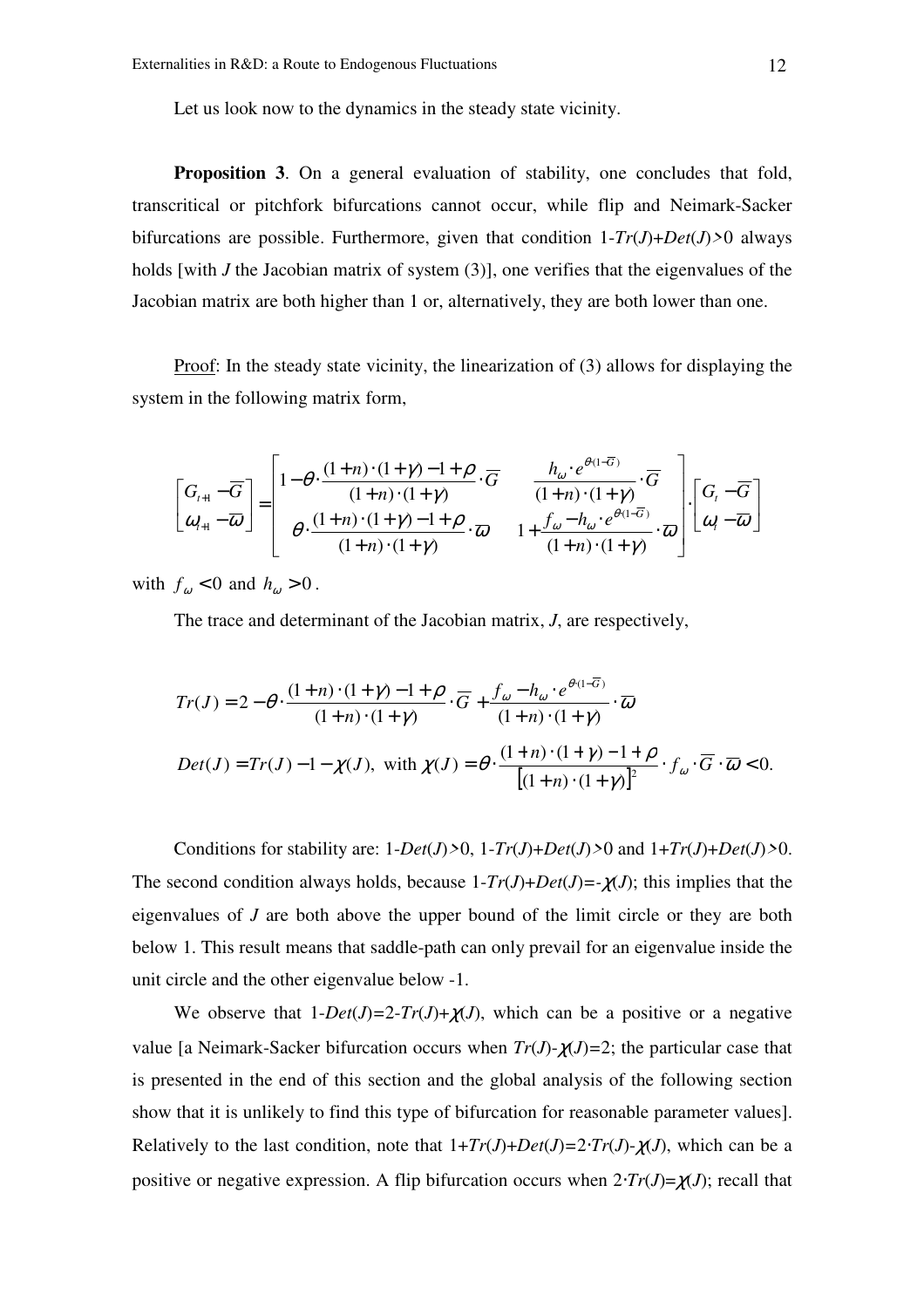$\chi$ (*J*) <0 but *Tr*(*J*) can also be a negative value. The flip bifurcation occurs when one of the eigenvalues is equal to -1, and thus it separates a zone of stability from the unstable outcome region.

Synthesizing, computing trace and determinant of the Jacobian matrix one realizes that instability, saddle-path stability or a stable node outcome are all eventual results. Bifurcations are possible for one or both eigenvalues equal to -1. The eigenvalues can be, eventually, complex values, and if the modulus of the eigenvalues is equal to 1, a Neimark-Sacker bifurcation occurs ■

The result in proposition 3, although a generic one, gives little information about the constraints over parameters that have to be imposed to guarantee a given stability result. To explore further local stability properties, we recover the Cobb-Douglas particular case and impose the constraint  $\mu=1$ , that is, we exclude capital as a technology sector input; this means also that  $u=1$ . We also assume  $n=0$  and  $\gamma=0$ . In this case, proposition 4 can be stated.

**Proposition 4**. For Cobb-Douglas production functions and absence of physical capital as an input in the R&D sector, a flip bifurcation occurs for the following combination of parameters:  $\theta = \frac{2}{3} - \ln \left| \frac{g'(1 - v)}{g(1 - v)} \right|$ J  $\backslash$  $\mathsf{I}$ l  $=\frac{2}{\pi}-\ln\left(\frac{g\cdot(1-\right)}{g\cdot g\cdot(1-\right)}$ ρ ρ  $\theta = \frac{2}{\theta} - \ln \left( \frac{g \cdot (1 - v)}{g} \right)$ . If  $\theta < \frac{2}{\theta} - \ln \left( \frac{g \cdot (1 - v)}{g} \right)$ J  $\backslash$  $\mathsf{I}$ l  $\frac{2}{s} - \ln \left( \frac{g \cdot (1 - \frac{g}{s})}{s} \right)$ ρ ρ  $\theta < \frac{2}{\pi} - \ln \left( \frac{g \cdot (1 - v)}{2} \right)$  a stable node characterizes the model's dynamics in the steady state vicinity, while if  $\overline{\phantom{a}}$ J  $\backslash$  $\overline{\phantom{a}}$ l  $> \frac{2}{-} - \ln \left( \frac{g \cdot (1$ ρ ρ  $\theta > \frac{2}{r} - \ln \left( \frac{g \cdot (1 - v)}{2} \right)$  then saddle-path stability prevails. These results hold for *n*=0 and  $\not=0$ .

Proof: The linearized system in the proof of proposition 3 becomes now

$$
\begin{bmatrix} G_{t+1} - \overline{G} \\ \omega_{t+1} - \overline{\omega} \end{bmatrix} = \begin{bmatrix} 1 - \theta \rho \cdot \left[ 1 + \frac{1}{\theta} \cdot \ln \left( \frac{g \cdot (1 - \nu)}{\rho} \right) \right] & 0 \\ \theta \rho v \cdot \left( \frac{a}{\psi + \delta} \right)^{1/(1 - \alpha)} & 1 - (1 - \alpha) \cdot (\psi + \delta) \end{bmatrix} \cdot \begin{bmatrix} G_t - \overline{G} \\ \omega_t - \overline{\omega} \end{bmatrix}
$$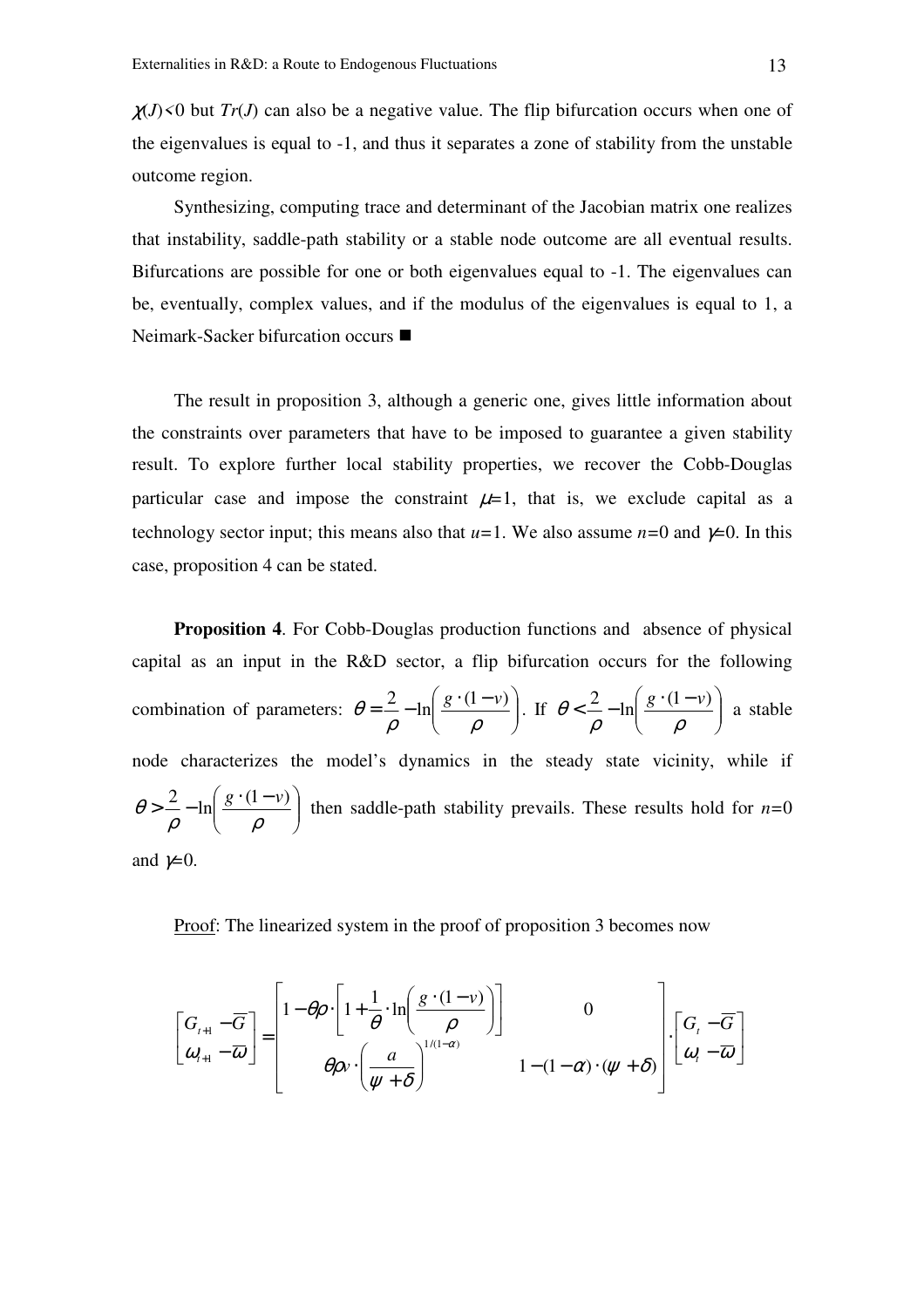In this particular case, the eigenvalues of *J* can be directly displayed; they are simply the elements in the main diagonal, i.e.,  $\lambda_1 = 1 - \theta \rho \cdot \left| 1 + \frac{1}{\rho} \cdot \ln \left( \frac{g \cdot (1 - v)}{g} \right) \right|$ J 1 L L Γ  $\overline{\phantom{a}}$ J  $\backslash$  $\overline{\phantom{a}}$ l  $= 1 - \theta \rho \cdot \left| 1 + \frac{1}{\rho} \cdot \ln \right| \frac{g \cdot (1 - \mu)}{g}$ θ ρ  $\lambda_1 = 1 - \theta \rho \cdot \left| 1 + \frac{1}{\rho} \cdot \ln \left( \frac{g \cdot (1 - v)}{g} \right) \right|$  and

 $\lambda_2 = 1 - (1 - \alpha) \cdot (\psi + \delta)$ . Clearly,  $\lambda_1 < 1$  and  $\lambda_2 < 1$ . For both eigenvalues a bifurcation can theoretically be found at the lower bound of the unit circle, for given combinations of parameter values. However, for the second eigenvalue the bifurcation is very unlikely, because it would impose a level of consumption several times higher than the stock of accumulated capital. Thus, we take the second eigenvalue as remaining inside the unit circle.

Given the first eigenvalue's expression, a flip bifurcation occurs for  $\lambda_1 = -1$ , condition from which the relation between parameters in the proposition is withdrawn; similarly,  $\lambda_1$ <-1 means instability (in the case, saddle-path stability, given the other eigenvalue possible value) and  $\lambda_1 > -1$  is the condition that allows for writing the expression in the proposition that translates the case of stability  $\blacksquare$ 

Let us illustrate the previous result with a small example. Take the following reasonable values for parameters:  $g=1$  and  $v=0.25$ . With these, one may draw the areas of stability and instability, as well as a bifurcation line, in the space of parameters (ρ*,*θ). Figure 2 identifies such areas. The bifurcation line is the representation of function



**Figure 2 – Stability areas in the space of parameters (** $\boldsymbol{\beta}$ **,**  $\boldsymbol{\theta}$ **).** 

Figure 2 indicates that stability holds for a low level of either of the assumed parameters – the externality parameter and / or the rate of obsolescence of technology.

Only through severe constraints over parameter values we were able to extract explicit local stability results. Even in this circumstance, however, the results do not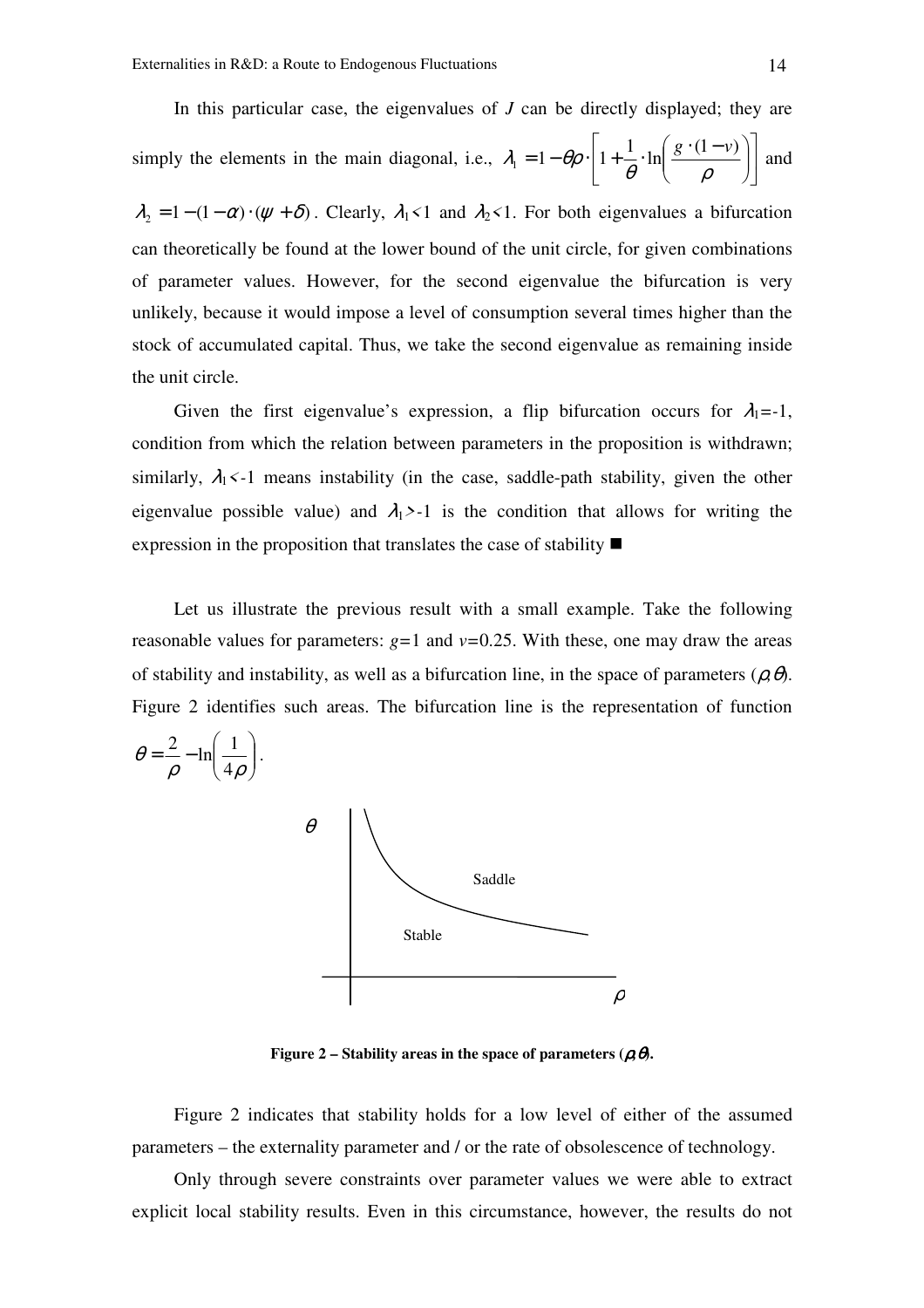fully address the true properties of the dynamic system. This is because endogenous fluctuations are present, and the local analysis is unable to capture them. A global analysis is undertaken in the next section, considering various numerical examples and providing a graphical characterization of the dynamics.

# **4. Global Dynamics**

The motivation for our discussion of positive and negative externalities in R&D resides, as explained in the introduction, in the possibility of arising endogenous fluctuations that, however, cannot be observed under a study of steady state vicinity properties. Therefore, we now engage in a discussion of global dynamic properties.

Let us begin by the simple example addressed in the final part of the previous section (take  $\mu=1$ ,  $\mu=1$ ,  $n=0$ ,  $\gamma=0$ ,  $g=1$  and  $v=0.25$ , as before; assume also  $a=1$ ,  $\alpha$ =0.25,  $\psi$ =0.5 and  $\delta$ =0.05). For the selected parameter values we may begin by drawing a figure similar to figure 2, that analyzes stability in the space of parameters  $(\rho, \theta)$ ; this new figure is presented in order to understand that local and global dynamics share the same stable node result [the area of stability (two eigenvalues inside the unit circle) is the same in both figures], but what locally is an area of saddle-path stability corresponds in global terms to an area of cycles with various periodicities and as we depart from the line of bifurcation, complete a-periodicity emerges. Figure 3 is drawn after withdrawing the first 1,000 transient observations, and considering any reasonable pair of initial values  $G_0$ ,  $\omega_0$  (the basin of attraction for the system is a large area around the steady state, so that any reasonable initial values are feasible).<sup>1</sup>

 $\overline{a}$ 

<sup>&</sup>lt;sup>1</sup> To draw figure 3, and all the following figures, we have used iDMC (interactive Dynamical Model Calculator). This is a free software program available at www.dss.uniud.it/nonlinear, and copyright of Marji Lines and Alfredo Medio.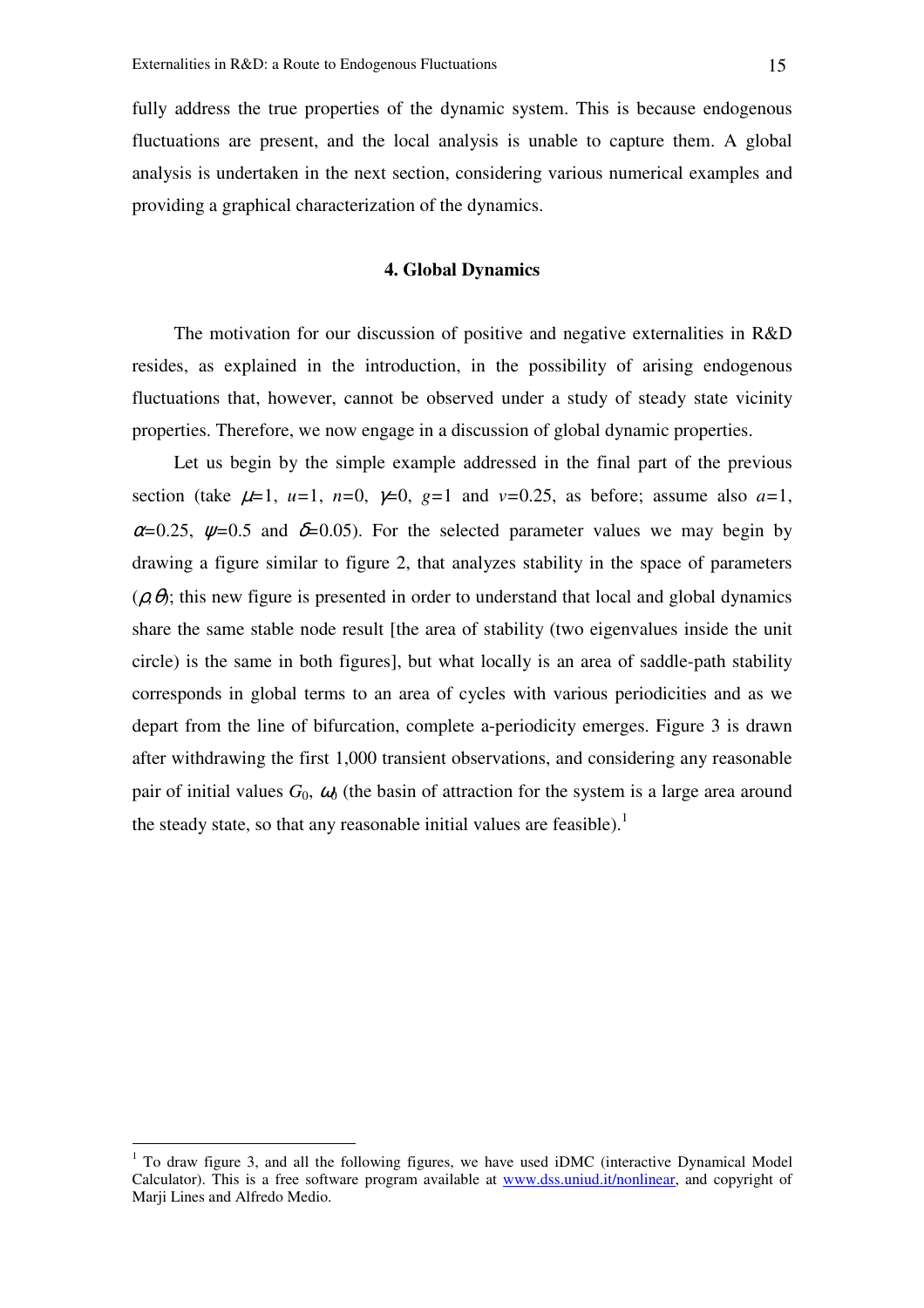

**Figure 3** – Stability area and cycles in the space of parameters  $(\rho, \theta)$ , under a global dynamics point **of view.** 

Bifurcation diagrams could be displayed for several of the assumed parameters. To illustrate the type of bifurcation that occurs, we take  $\rho=0.5$  and let the externality parameter,  $\theta$ , vary. We present bifurcation diagrams for both endogenous variables, and in both cases one observes that a kind of period doubling flip bifurcation gives rise to a zone of a-periodicity. Figures 4 and 5 are presented for 1,000 iterations and after excluding the first 1,000 observations.



**Figure 4 – Bifurcation diagram for variable**  $G_t$  **(with**  $0 \le \theta \le 10$ **).**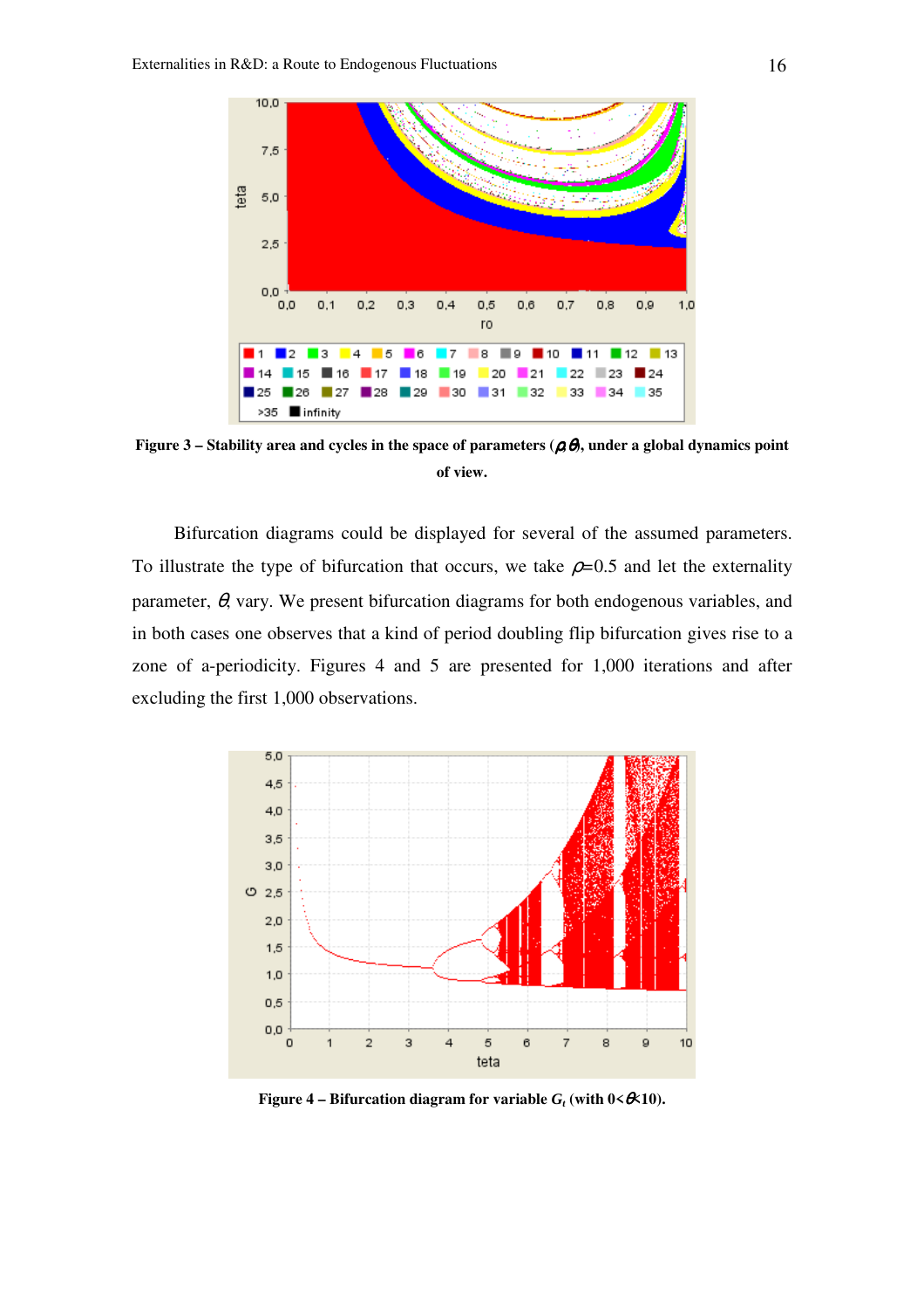

**Figure 5 – Bifurcation diagram for variable**  $\omega$  **(with**  $0 < \theta < 10$ **).** 

Figures 4 and 5 confirm the nonlinear nature of the model's dynamics for a specific value of the technology obsolescence parameter. Our main conclusion is that endogenous fluctuations effectively arise when the externality over R&D activities is considered. The constant values that characterize the steady state of the effective technology – potential technology ratio and of the capital - technology ratio, tend to give place, for strong externality effects, to fluctuations that indicate the presence of long term business cycles generated endogenously by the dynamics of the model.

To emphasize the previous results, one presents, in figures 6 to 8, the time paths of the endogenous variables and an attractor that describes the long run relation between the two variables. These figures are drawn for the set of parameters indicated above and assuming  $\theta$ =7.5. The first 1,000 transients are excluded and the attractor in figure 8 is drawn with 100,000 observations.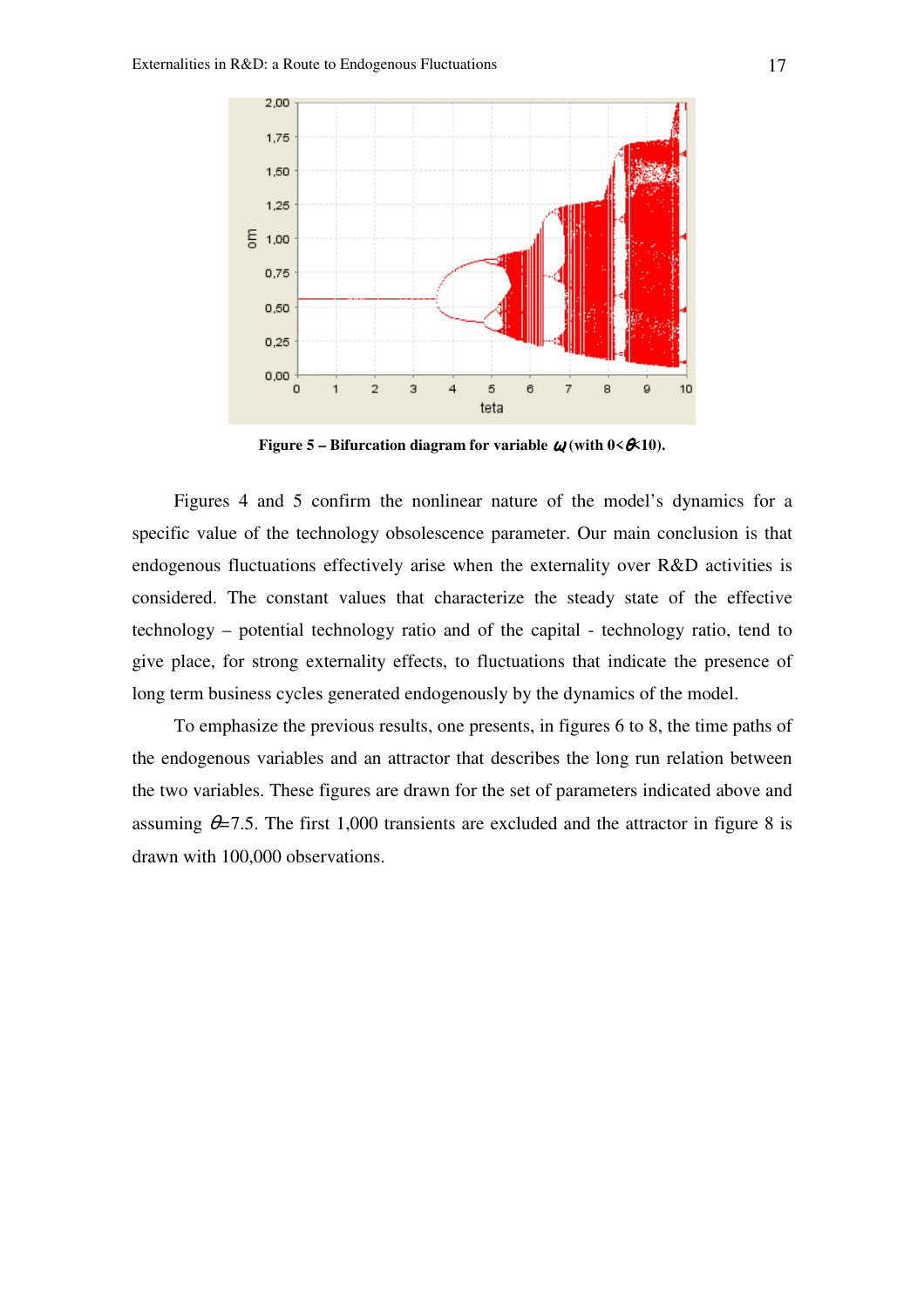

**Figure 6 –Long run time path for variable** *G<sup>t</sup>* **.** 



**Figure 7 –Long run time path for variable**  $\boldsymbol{\omega}$  **.** 

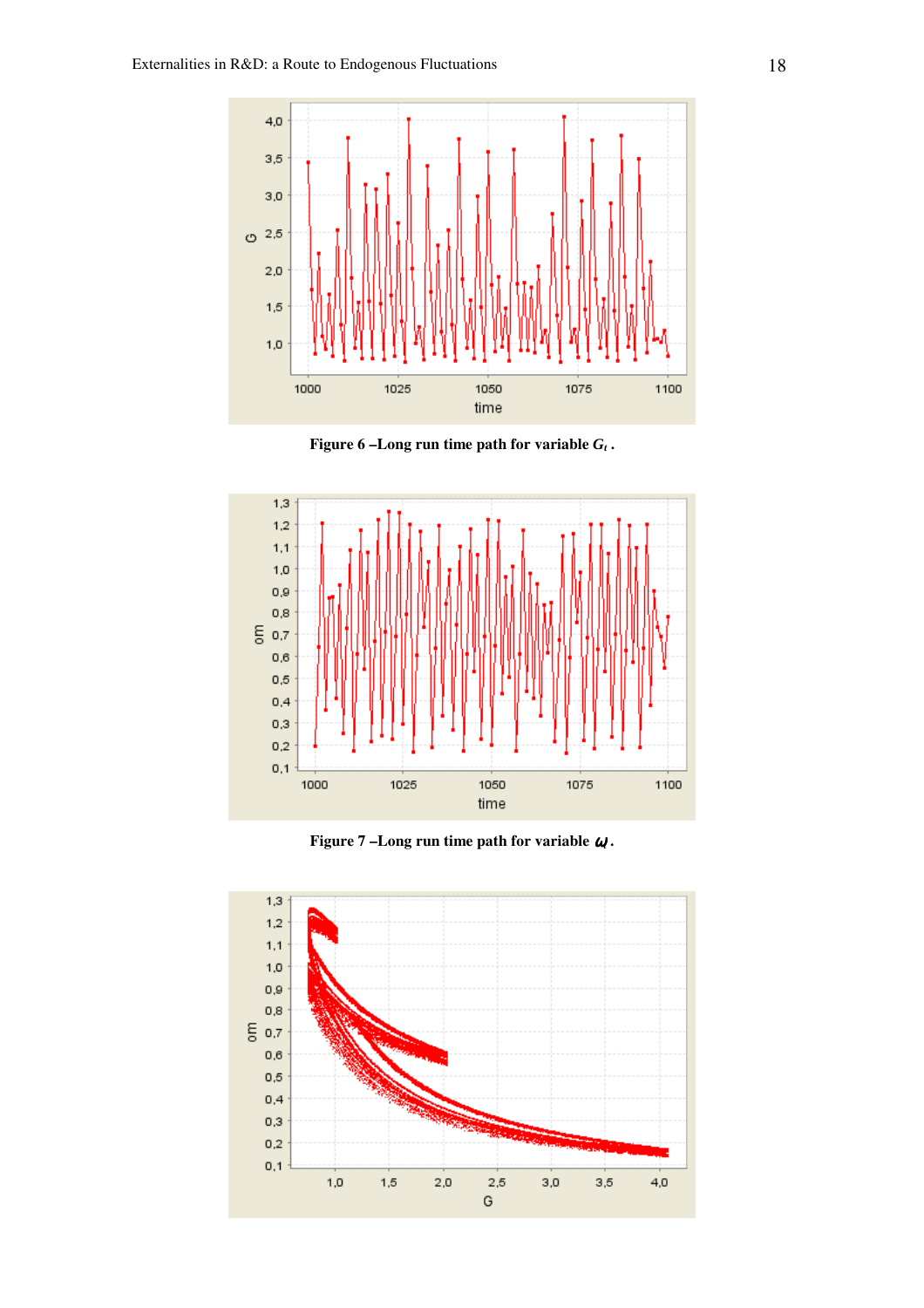#### **Figure 8 – Attractor (long run relation between**  $G_t$  **and**  $\boldsymbol{a}$ **).**

The presence of chaotic motion can be confirmed through the computation of Lyapunov characteristic exponents (LCEs). These are a measure of local average asymptotic exponential divergence of nearby orbits and the presence of at least one positive LCE implies sensitive dependence on initial conditions (SDIC). SDIC, in turn, can be interpreted as the lack of predictability of a dynamic system, which is an essential feature of chaotic behaviour.

Figure 9 takes, once again,  $0 \le \theta \le 10$ , and assumes the several benchmark values considered before, revealing that chaotic motion is indeed present for most of the values of the externality parameter above 5.



**Figure 9 – Lyapunov characteristic exponents (0<** $\angle$ **6×10).** 

The previous graphical analysis reveals that in our simplest case, where population and the benchmark level of technology do not grow and where no capital is used in the R&D sector, endogenous fluctuations are found. This particular result can be generalized for many other combinations of parameter values. We present just one more case to emphasize that endogenous fluctuations are a common outcome of the proposed theoretical framework.

Consider now  $\mu$ =0.25,  $\mu$ =0.75,  $n$ =0.02 and  $\gamma$ =0.05. The other parameter values remain as in the first example. Figures 10 to 15 refer to the same graphical analysis as before: stability in the parameters space, bifurcation diagrams, long run time trajectories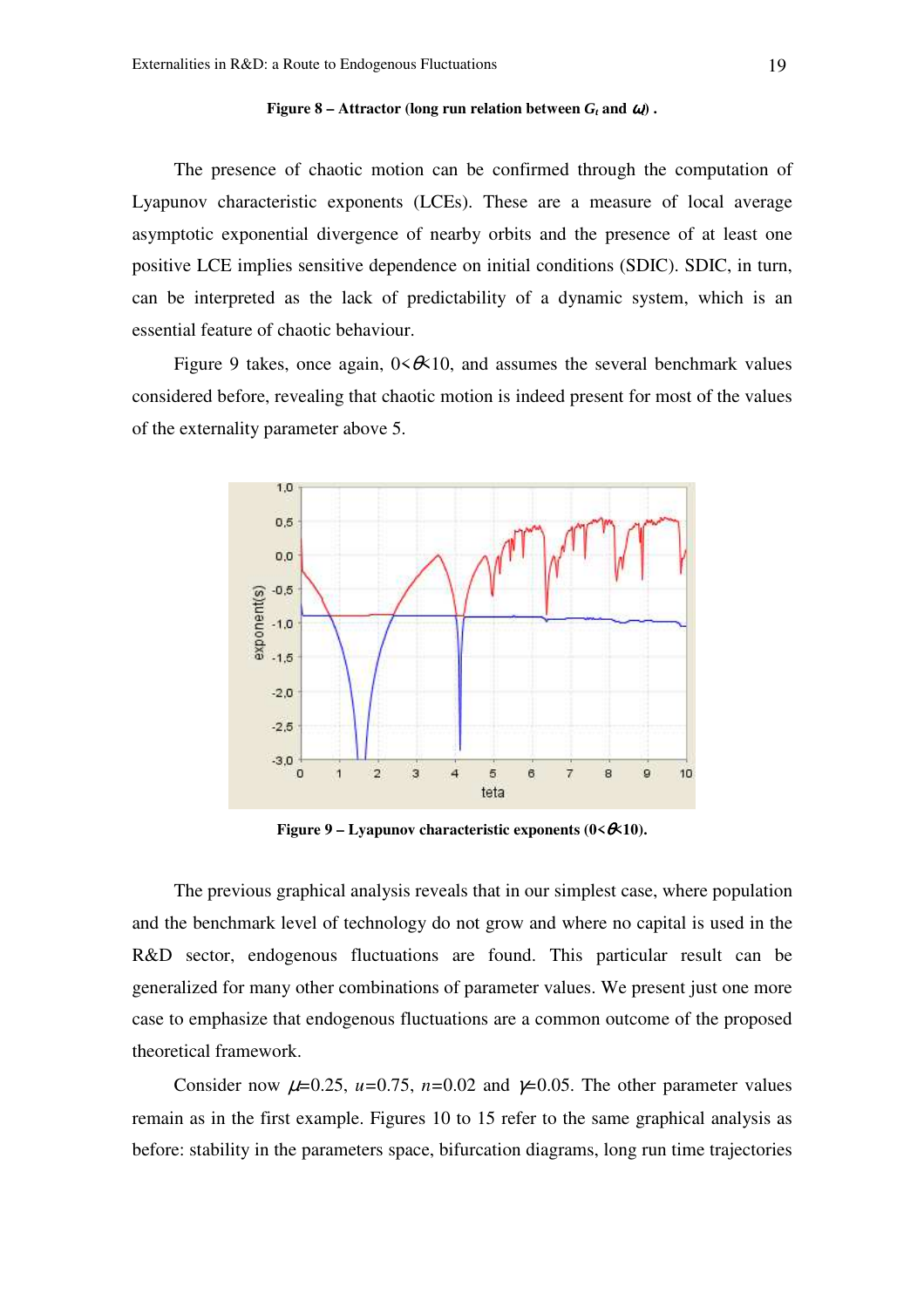and an attractor are drawn under the same assumptions (namely, that 1,000 transient observations are taken into account).



**Figure 10 – Stability area and cycles in the space of parameters (** $\beta$ **,**  $\theta$ **), under a global dynamics point of view (example 2).** 



**Figure 11 – Bifurcation diagram for variable**  $G_t$ **, with**  $0 \le \theta \le 10$  **(example 2).**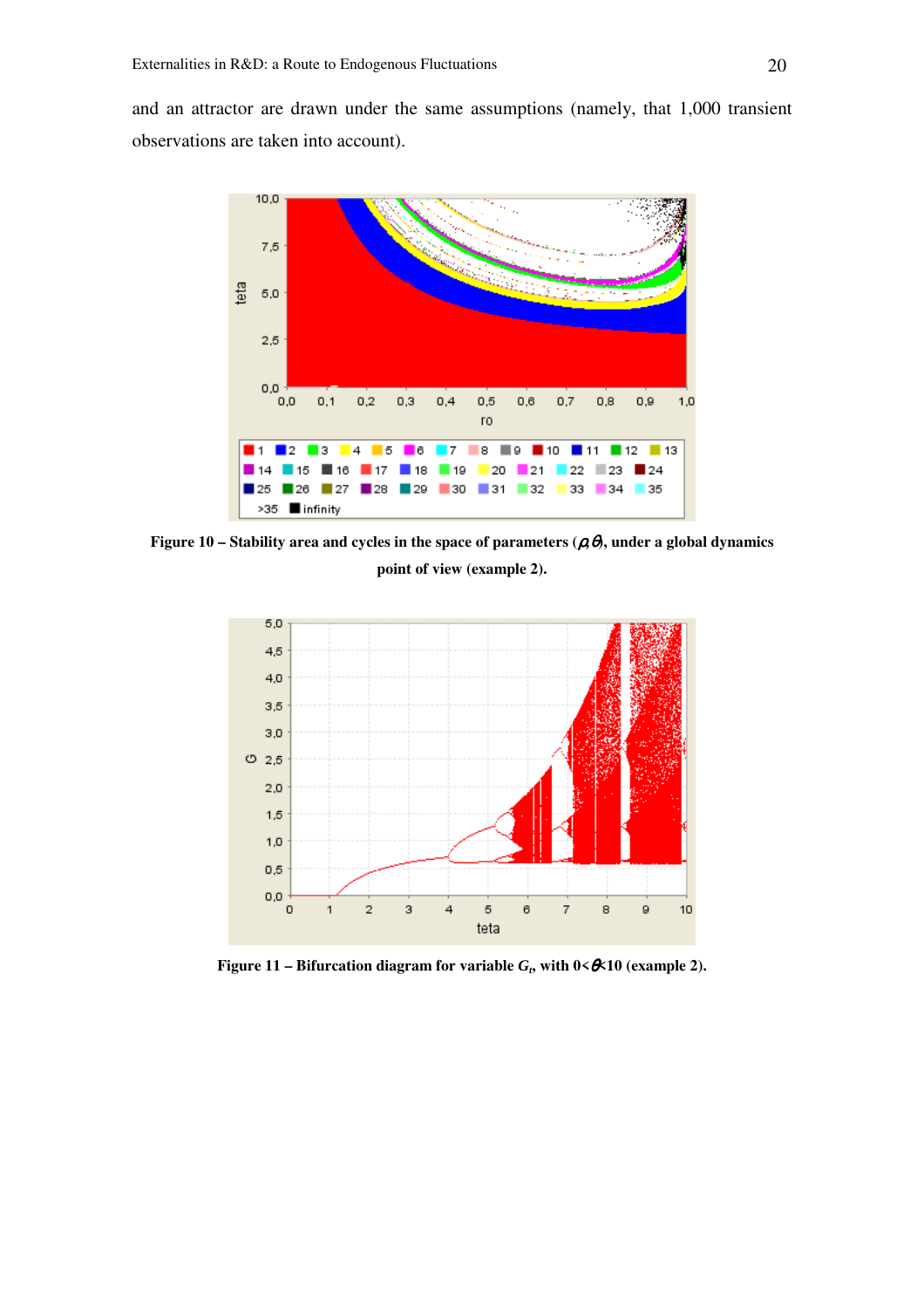

**Figure 12 – Bifurcation diagram for variable**  $\omega$ **, with**  $0 \le \theta \le 10$  **(example 2).** 



**Figure 13 –Long run time path for variable**  $G_t$  **(example 2).** 

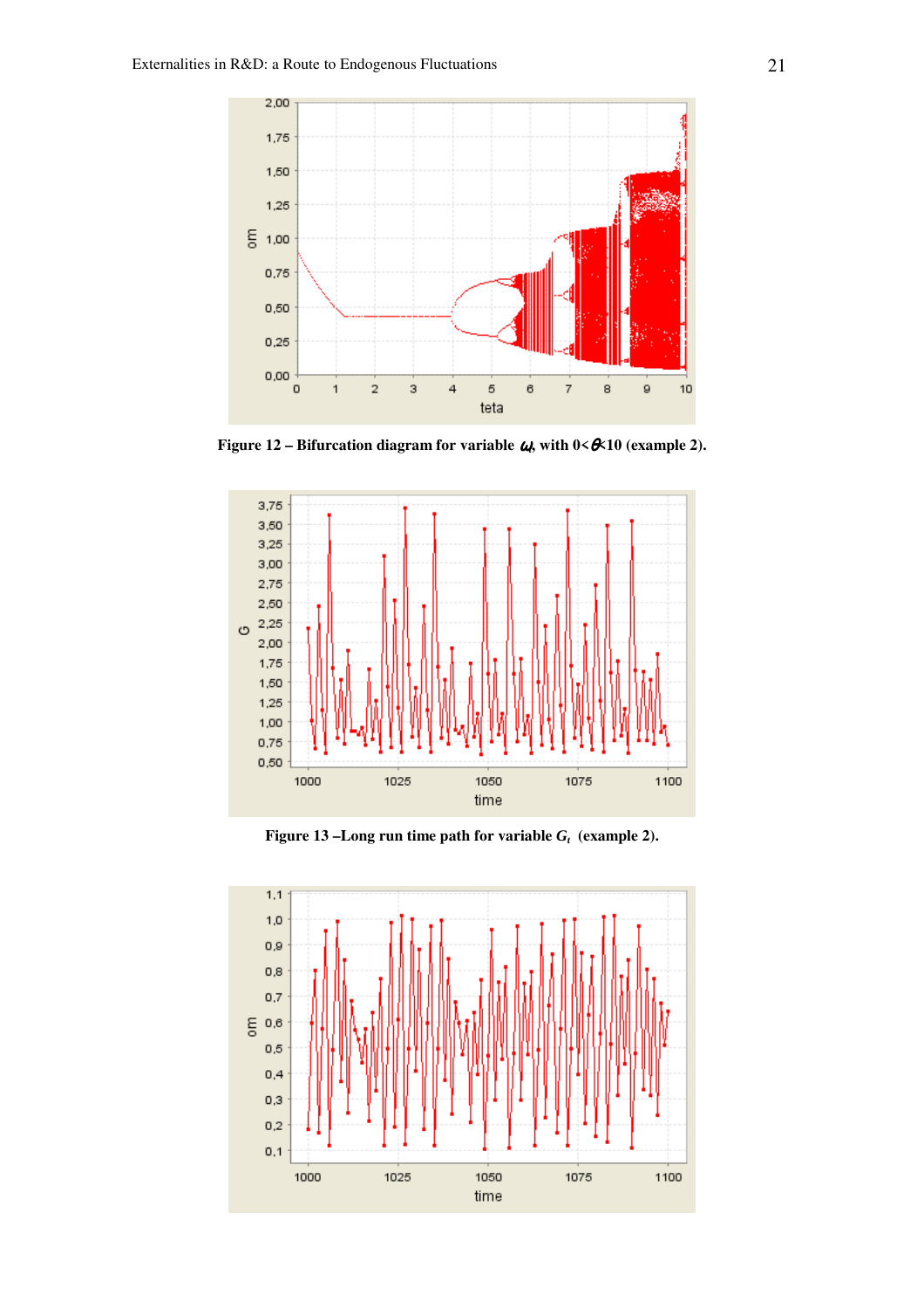

**Figure 14 –Long run time path for variable**  $\alpha$  **(example 2).** 

**Figure 15 – Attracting set (example 2).** 

Comparing the two sets of figures, relating to each of the examples, one encounters no significant differences, and thus it seems reasonable to conclude that, qualitatively, the results found for the case of no physical capital in the production of technology and absence of population growth and socially optimal technological progress can be considered identical to the ones found for the scenario where physical capital is an input of the R&D sector and where the two rates *n* and  $\gamma$  grow positively through time.

We leave one final note regarding global dynamics. We have defined  $G_t$  and  $\omega_t$  as constant long run values; as observed, these are not necessarily constant after the fixed point giving place to a series of bifurcations inducing endogenous fluctuations. Thus, in reality, the original variables  $A_t$  and  $k_t$  will not grow at the constant rate  $\gamma$ , for the combinations of parameters implying endogenous cycles. In this case, the steady state will be given by  $A_t = B_t G_t$  and  $k_t = A_t \omega_t$ , where  $B_{t+1} = (1 + \gamma) \cdot B_t$  and  $G_t$  and  $\omega_t$  are subject to fluctuations in the conditions described above. To illustrate that  $A_t$  and  $k_t$  grow at a rate around  $\gamma$  (the model is an endogenous growth setup), but do not grow exactly at rate  $\gamma$ (the model is an endogenous fluctuations setup), we present figures 16 and 17. Note that the time series of  $A_t$  is much more volatile then the time series of  $k_t$ , what is not a surprising result given that it is variable  $A_t$  that is directly influenced by the externality effect.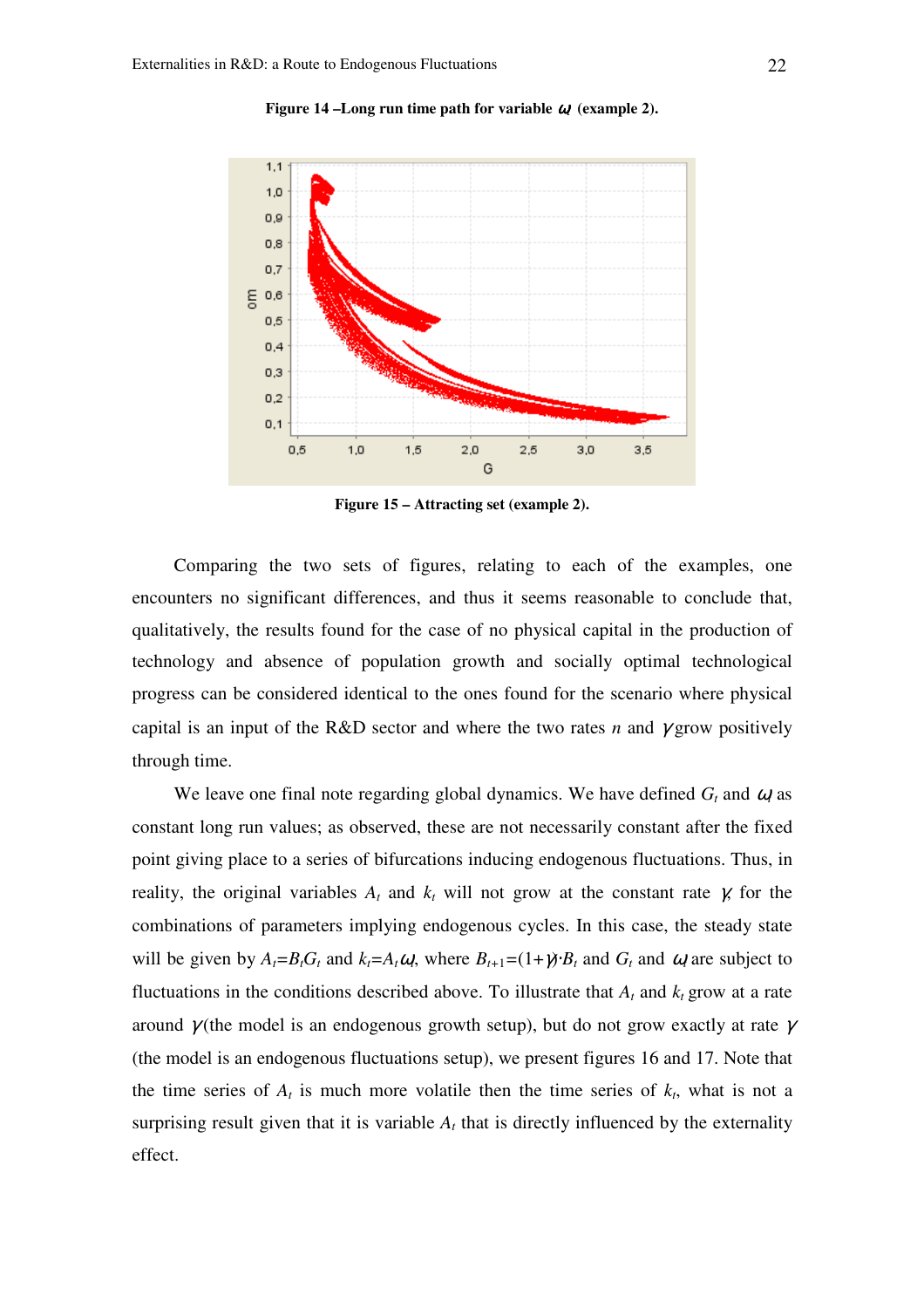

**Figure 16 –Long run time trajectory for variable** *A<sup>t</sup>*  **(the parameter values are the ones in the second example; the trajectory is drawn for the 50 observations after the first 100).** 



Figure 17 –Long run time trajectory for variable  $k_t$  (the parameter values are the ones in the **second example; the trajectory is drawn for the 50 observations after the first 100).** 

#### **5. Conclusions**

Business cycles imply some kind of push and pull mechanism that is hard to attach to a competitive market clearing framework. The standard optimal growth model with decreasing marginal returns and constant returns to scale is unable to reveal the existence of business cycles (at least for reasonable parameter values), and, therefore, to capture these, one has to search for market inefficiencies that change the notion of perfect allocation of resources. The literature as pointed to some candidate sources of perturbation over the optimal growth paradigm, namely technological shocks that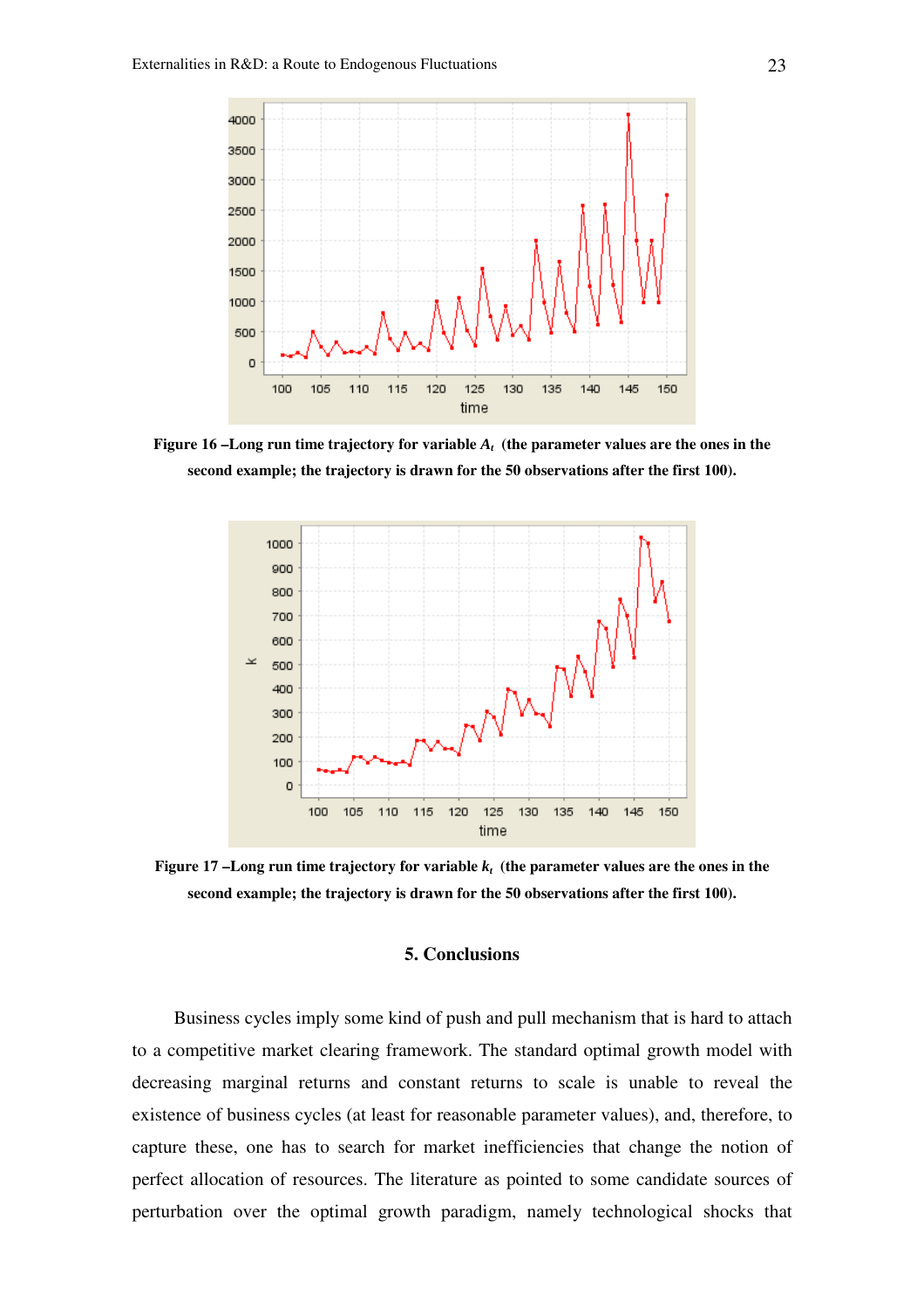generate exogenous fluctuations and final goods production positive externalities that are able to reveal endogenous fluctuations.

We have identified and explored one additional potential source of endogenous business cycles. Externalities affecting the pace of technological progress are assumed, and these are either positive or negative externalities, depending on the confrontation between the effective level of technology and the amount of R&D the society is able to accept in each time moment. If one realizes that technology levels can evolve to a point in which the society and the economic system are not prepared to deal with them, then a negative externality arises, which can be thought as symmetric to the positive externality that is associated to a research sector where investment is typically below optimal social levels.

The decentralized economy has in this way the power to create cycles, and their magnitude and extent are associated essentially to the values of several parameters on the technical progress equation, namely the externality parameter and the rate of technological obsolescence. The cycles arise through a flip bifurcation. A period doubling process leads from a stability outcome, for low levels of the cited parameters, to chaotic motion that arises for relatively high levels of technology obsolescence and strong externality effects.

#### **References**

- Aghion, P. and P. Howitt (1992). "A Model of Growth through Creative Destruction." *Econometrica*, vol. 60, nº 2, pp. 323-351.
- Arrow, K. J. (1962). "The Economic Implications of Learning-by-Doing." *Review of Economic Studies*, vol. 29, pp. 155-173.
- Barro, R. J. and X. Sala-i-Martin (1995). *Economic Growth*. New York: McGraw-Hill.
- Benhabib, J. and R. H. Day (1981). "Rational Choice and Erratic Behaviour." *Review of Economic Studies*, vol. 48, pp. 459-471.
- Brock, W. A. and C. H. Hommes (1997). "A Rational Route to Randomness." *Econometrica*, vol. 65, pp.1059-1095.
- Brock, W. A. and C. H. Hommes (1998). "Heterogeneous Beliefs and Routes to Chaos in a Simple Asset Pricing Model." *Journal of Economic Dynamics and Control*, vol. 22, pp. 1235-1274.
- Cass, D. (1965). "Optimum Growth in an Aggregative Model of Capital Accumulation." *Review of Economic Studies*, vol. 32, pp. 233-240.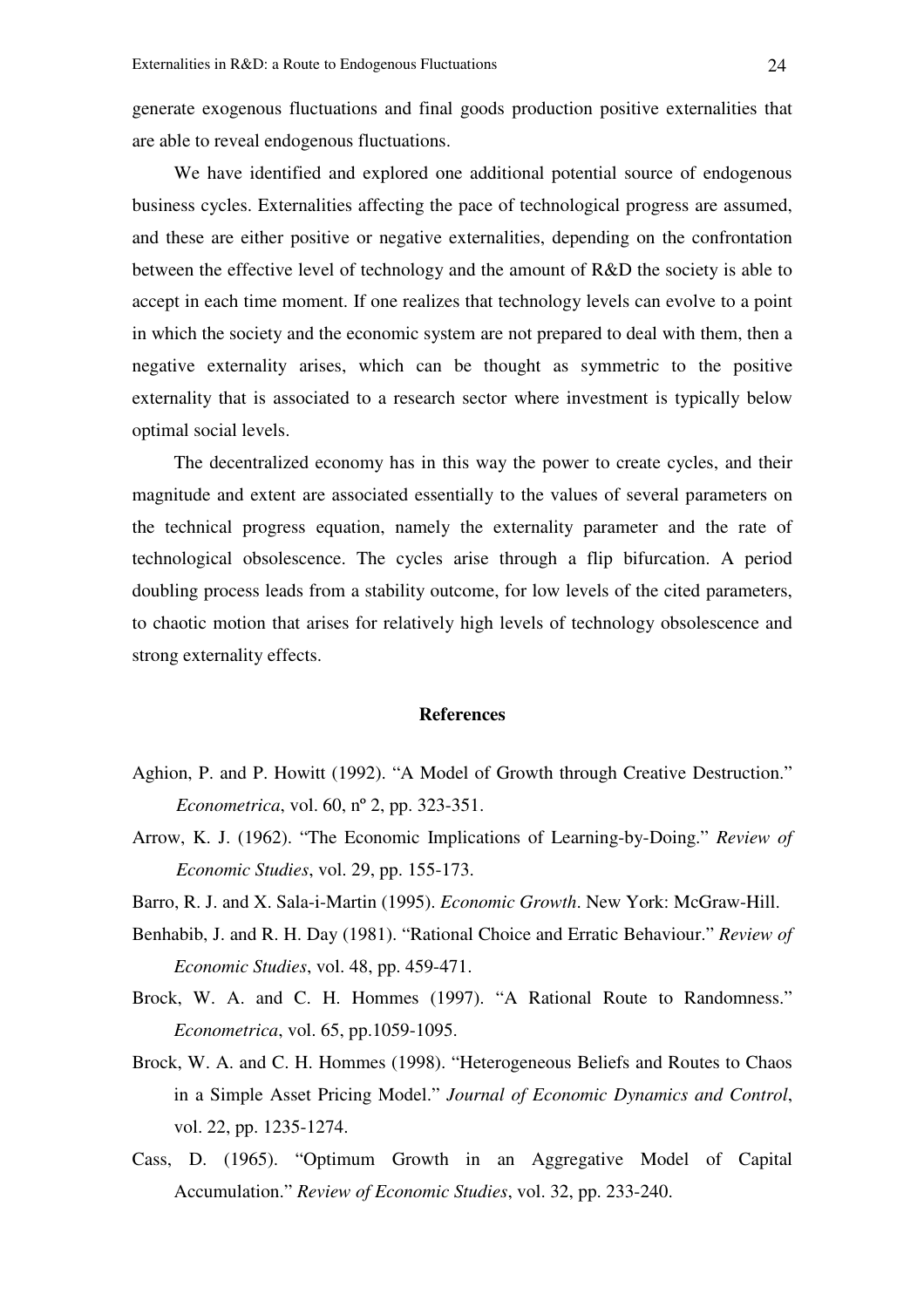- Cellarier, L. (2006). "Constant Gain Learning and Business Cycles." *Journal of Macroeconomics*, vol. 28, pp. 51-85.
- Christiano, L. and M. Eichenbaum (1992). "Current Real-Business-Cycle Theories and Aggregate Labor-Market Fluctuations." *American Economic Review*, vol. 82, pp. 430-450.
- Christiano, L. and S. Harrison (1999). "Chaos, Sunspots and Automatic Stabilizers." *Journal of Monetary Economics*, vol. 44, pp. 3-31.
- Coury, T. and Y. Wen (2005). "Global Indeterminacy and Chaos in Standard RBC Models." *University of Oxford and Cornell University working paper*.
- Day, R. H. (1982). "Irregular Growth Cycles." *American Economic Review*, vol. 72, pp.406-414.
- Diebolt, C. (2006). "Comments on 'Constant Gain Learning and Business Cycles'." *Journal of Macroeconomics*, vol. 28, pp. 86-89.
- Evans, G. W. and S. Honkapohja (2001). *Learning and Expectations in Macroeconomics*. Princeton, New Jersey: Princeton University Press.
- Goenka, A. and O. Poulsen (2004). "Factor Intensity Reversal and Ergodic Chaos." *Working paper 04-13*, Aarhus School of Business, Department of Economics.
- Gomes, O. (2006). "Local Bifurcations and Global Dynamics in a Solow-type Endogenous Business Cycles Model.", *Annals of Economics and Finance*, vol. 7, pp. 91-127.
- Grandmont, J. M. (1985). "On Endogenous Competitive Business Cycles." *Econometrica*, vol. 53, pp. 995-1045.
- Grossman, G. M. and E. Helpman (1991). *Innovation and Growth in the Global Economy*. Cambridge, Mass.: MIT Press.
- Guo, J. T. and K. J. Lansing (2002). "Fiscal Policy, Increasing Returns and Endogenous Fluctuations." *Macroeconomic Dynamics*, vol. 6, pp. 633-664.
- Heer, B. and A. Maussner (2005). *Dynamic General Equilibrium Modelling Computational Methods and Applications*. Berlin: Springer.
- Hommes, C. H. (2005*a*). "Heterogeneous Agent Models: Two Simple Case Studies." *Tinbergen Institute Discussion Papers* 05-055/1, Tinbergen Institute.
- Hommes, C. H. (2005*b*). "Heterogeneous Agent Models in Economics and Finance." *Tinbergen Institute Discussion Papers* 05-056/1, Tinbergen Institute.
- Jones, C. I. (1995). "R&D-Based Models of Economic Growth." *Journal of Political Economy*, vol. 103, nº 4, pp. 759-784.